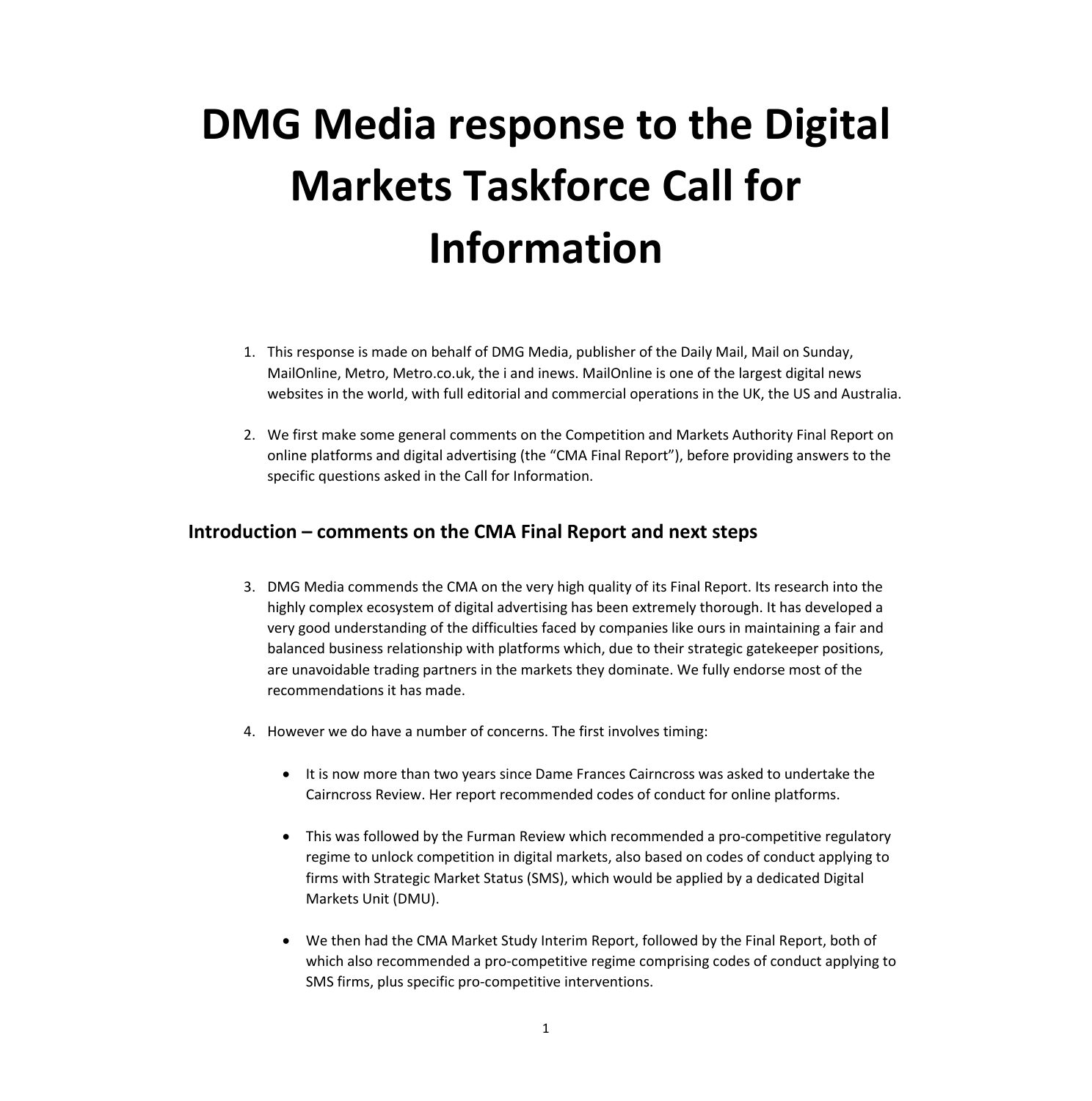- 5. In our view the case built by Cairncross, Furman and now the CMA is unanswerable: We had hoped the CMA Final Report would lead directly to the setting up of the Digital Markets Unit, which would be responsible for drawing up enforceable codes of conduct and set them in operation. But that has not happened, and instead there is yet another consultation, to be followed by yet another report, not due until the end of this year.
- 6. Worse, we understand from conversations with the Department for Business, Energy and Industrial Strategy (BEIS) that the report of the Taskforce will be followed by yet another consultation and another report, before work begins on legislation to set up the Digital Markets Unit originally recommended by the Furman Review, and give it statutory powers. If this is the case it is hard to imagine legislation coming into force before 2022 and the Digital Markets Unit being functional before 2023 – a full five years since the Cairncross Review was commissioned. And then the codes of conduct will still have to be developed.
- 7. Meanwhile the problems the Cairncross Review was intended to address not only remain unresolved, but have been seriously exacerbated by the effects of the Covid-19 crisis. In the few weeks since the CMA Final Report was published, Reach Plc, the UK's largest regional publisher, announced another 550 redundancies<sup>1</sup>. Meanwhile, the Guardian has announced 180 redundancies<sup>2</sup>, and even the state-funded BBC, now facing its own digital nemesis in streaming services, is axing 450 news jobs<sup>[3](#page-1-2)</sup>. These are very unlikely to be the last redundancies in the industry, and it is more than likely that parts of the UK will have no local news coverage by the time the Digital Markets Unit is finally set up and functional.
- 8. We find it hard to understand the need for repeated consultations and reports addressing the same basic problem. There have been enough reports explaining why competition in various digital markets is not effective so that intervention is needed. It is now time for action. It is vital that the Taskforce makes concrete recommendations which can be passed directly and promptly into legislation. Some of the issues the Taskforce purports to address have been examined several times already, while others go far beyond the remit of the CMA Final Report and can only lead to further delay. For instance:
	- The Taskforce seeks stakeholders' views on the exact criteria to designate firms as having SMS status. Yet this issue is thoroughly addressed in the CMA Final Report, which made it clear that both Google and Facebook are highly likely to meet any criteria for identifying SMS firms.
	- The Taskforce also asks whether the proposals in the CMA Final Report for a code of conduct could be extended to online platforms not funded by digital advertising, such as online marketplaces and app stores. One should bear in mind that it took the CMA more than a

<span id="page-1-0"></span> $\frac{1 \text{ https://www.telegraph.co.uk/business/2020/07/07/daily-mirror-publisher-reach-cut-550-ibbs/}}{\frac{2 \text{ https://www.theguardian.com/media/2020/jul/15/guardian-announces-plans-to-cut-180-ibbs}}{\frac{3 \text{ https://www.theguardian.com/media/2020/jul/15/guardian-announces-plans-to-cut-180-ibbs}}{\frac{3 \text{ https://www.bbc.co.uk/news/entertainment-arts-53263793}}$ 

<span id="page-1-2"></span><span id="page-1-1"></span>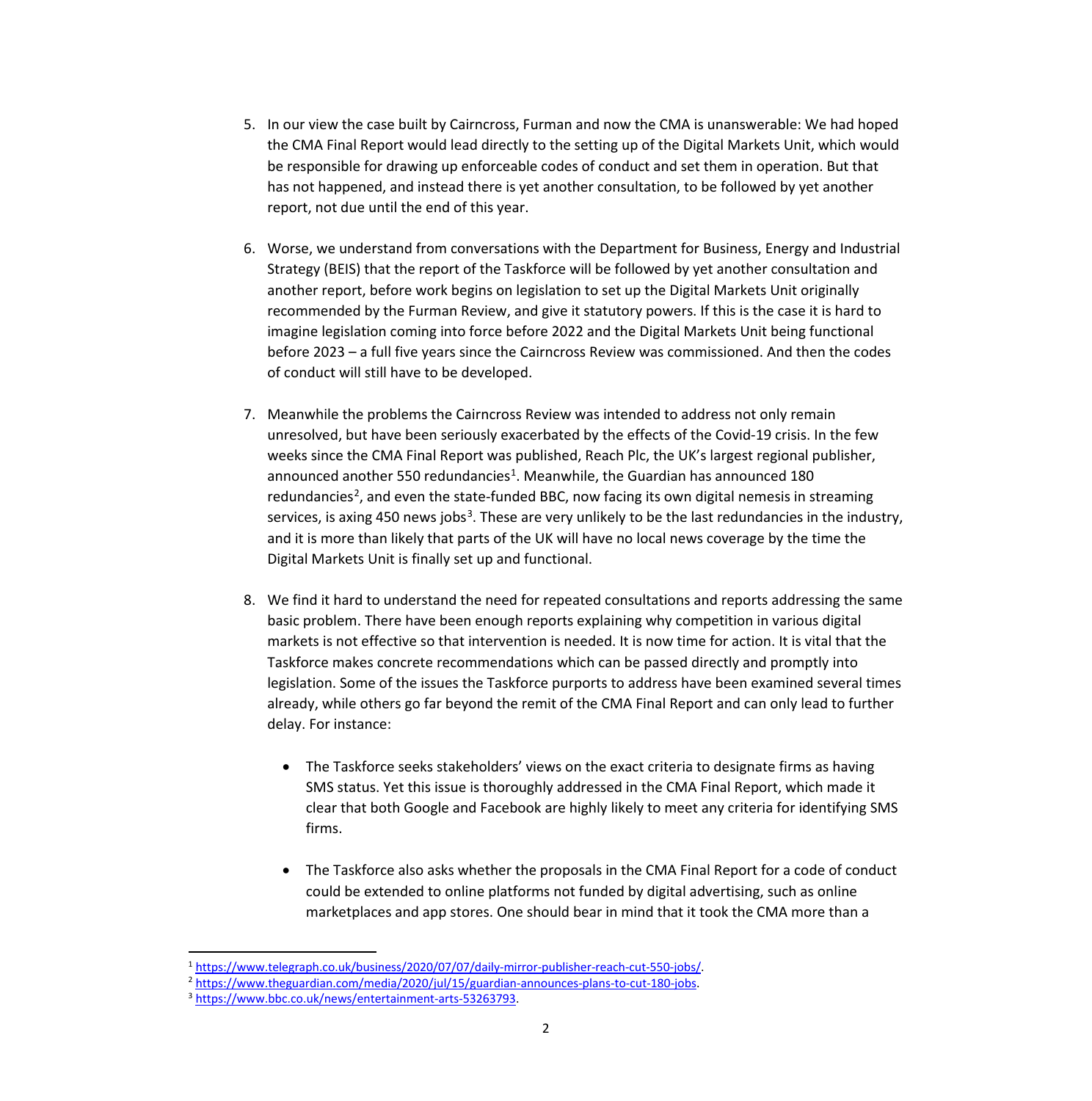year's work and two reports totalling nearly 2300 pages just to address online platforms funded by digital advertising; examining other types of digital platforms will only delay any pro-competition initiative. Considering the compelling evidence gathered by the CMA, as laid down in its Final Report, the most sensible strategy would be, as a matter of priority, to swiftly develop codes of conduct applying to the platforms scrutinized by the CMA (namely Google and Facebook) and then consider whether similar codes should be developed for other platforms. Unless action is taken quickly, any subsequent intervention will be of little value in preserving (let alone restoring) effective competition in markets where Google and Facebook operate.

- 9. Second, the Taskforce's ambition to ensure there is no conflict between any new pro-competition legislation with existing and proposed UK regimes, including the new Online Harms regime,<sup>[4](#page-2-0)</sup> may lead to additional delays. While any new legislation to unlock digital competition may involve complex technical issues, online harms legislation raises fundamental philosophical questions around freedom of expression which we believe will prove extremely challenging.
- 10. For example, it may not be too difficult to define child exploitation and terrorist content (though defining the latter while allowing news reporting may prove problematic). However, defining misinformation and abuse of public figures in a way which does not penalize the open debate on which democracy rests will be extraordinarily difficult. Even more problematic is that, unless online harms regulation operates only in response to complaints, platforms such as search engines will be expected to determine in the microseconds that it takes to respond to a search query whether or not a piece of content qualifies as misinformation. Search engines and social media news feeds will have to rely on algorithms, which in practice will probably mean keyword-blocking, an extremely blunt instrument. Denying the public access to information from some sources but not others is censorship in disguise, and made no less palatable by the fact it is carried out by commercial organisations rather than the Chinese government.
- 11. This raises the prospect of pro-competition legislation being further delayed by the inevitable debate over online harms legislation, aspects of which may be very hard to justify in a democratic society.
- 12. We therefore strongly recommend that, while any pro-competition legislation should take account of possible online harms legislation, it should *not* depend on the progress of the latter. Procompetition legislation is urgently needed, and the extremely detailed analysis of the CMA in its Final Report (accompanied by compelling evidence) has already laid down the groundwork for establishing the Digital Markets Unit and developing enforceable codes of conduct.

<span id="page-2-0"></span><sup>4</sup> See e.g., Competition and Markets Authority, Call for information, Digital Markets Taskforce, 1 July 2020, available at [https://assets.publishing.service.gov.uk/media/5efc5e433a6f4023c77a135c/Call\\_for\\_information\\_July2020.pdf,](https://assets.publishing.service.gov.uk/media/5efc5e433a6f4023c77a135c/Call_for_information_July2020.pdf) paragraph 2.51.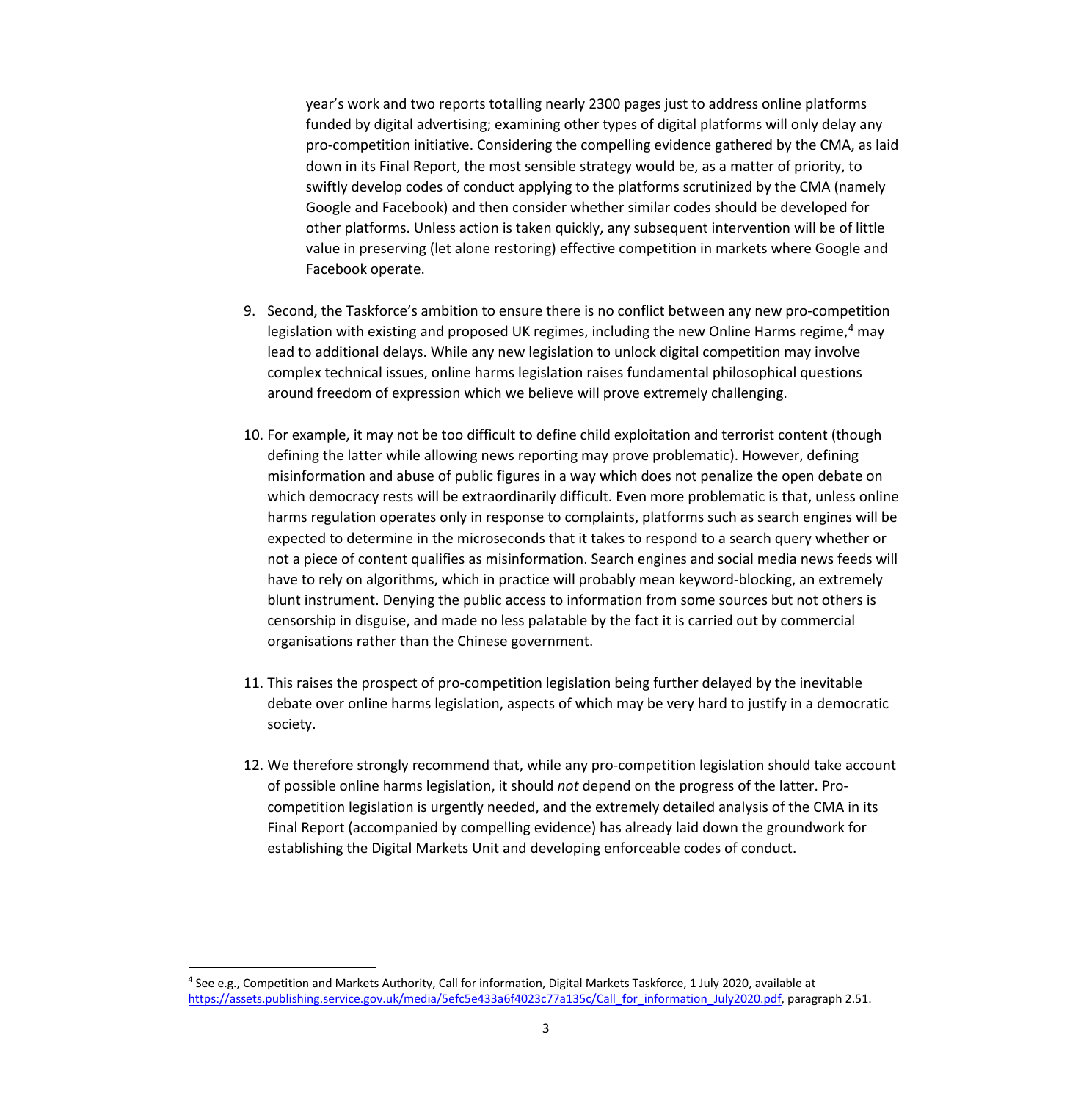- 13. Third, even if action is taken today it may to be too late for some news publishers. As the digital news publisher with the largest audience in Australia (apart from the Australian Broadcasting Corporation) we are following closely the Australian Competition and Consumer Commission's (ACCC) ongoing work on the issue of payment for news content. The purpose of this is to introduce a mandatory code of conduct under which platforms will be obliged to pay news publishers for the content they use.
- 14. The Digital Markets Taskforce will be aware that on the day of submission of this response the Australian government published draft legislation based on the ACCC's recommendations<sup>[5](#page-3-0)</sup>. Naturally we will need time to study this legislation, but our overall assessment is that the measures proposed are simple and effective, and address three major problems: payment for content, arbitrary changes to and discrimination in algorithms, and data transparency. The legislation does not deal with anticompetitive practices in digital advertising, but the ACCC is still working in that area.
- 15. Key elements of the legislation which we fully endorse and hope could be adopted in the UK include:
	- Platforms will be obliged to enter into negotiations with publishers over payment for content. They will also be obliged to supply the information necessary for publishers to determine the value of their content to platforms.
	- If negotiations do not result in agreement within three months, publishers will be entitled to take the issue to binding arbitration. If it is then not resolved within ten days both sides must make a final offer and the arbitrator will choose between the two or, if it is in the public interest, impose a settlement.
	- Platforms must give 28 days' notice of algorithm changes and must inform publishers how they can minimise damage to their search and social media rankings. If platforms believe they need to make emergency changes they must show any changes are in the public interest and supply an explanation to publishers within 48 hours
	- Platforms will be forbidden to discriminate against publishers in algorithms. This appears to be aimed at preventing platforms from replacing Australian content they must pay for with free foreign content.
	- Platforms must supply information on how data is used
	- Platforms must have a mechanism to give publishers control over reader comments when their content appears on platform services

<span id="page-3-0"></span><sup>5</sup> [https://www.accc.gov.au/system/files/Exposure%20Draft%20Bill%20-](https://www.accc.gov.au/system/files/Exposure%20Draft%20Bill%20-%20TREASURY%20LAWS%20AMENDENT%20%28NEWS%20MEDIA%20AND%20DIGITAL%20PLATFORMS%20MANDATORY%20BARGAINING%20CODE%29%20BILL%202020.pdf)

[<sup>%20</sup>TREASURY%20LAWS%20AMENDENT%20%28NEWS%20MEDIA%20AND%20DIGITAL%20PLATFORMS%20MANDATORY%20BARGAI](https://www.accc.gov.au/system/files/Exposure%20Draft%20Bill%20-%20TREASURY%20LAWS%20AMENDENT%20%28NEWS%20MEDIA%20AND%20DIGITAL%20PLATFORMS%20MANDATORY%20BARGAINING%20CODE%29%20BILL%202020.pdf) [NING%20CODE%29%20BILL%202020.pdf](https://www.accc.gov.au/system/files/Exposure%20Draft%20Bill%20-%20TREASURY%20LAWS%20AMENDENT%20%28NEWS%20MEDIA%20AND%20DIGITAL%20PLATFORMS%20MANDATORY%20BARGAINING%20CODE%29%20BILL%202020.pdf) 

[https://www.accc.gov.au/system/files/Exposure%20Draft%20EM%20-](https://www.accc.gov.au/system/files/Exposure%20Draft%20EM%20-%20NEWS%20MEDIA%20AND%20DIGITAL%20PLATFORMS%20MANDATORY%20BARGAINING%20CODE%20BILL%202020.pdf) [%20NEWS%20MEDIA%20AND%20DIGITAL%20PLATFORMS%20MANDATORY%20BARGAINING%20CODE%20BILL%202020.pdf](https://www.accc.gov.au/system/files/Exposure%20Draft%20EM%20-%20NEWS%20MEDIA%20AND%20DIGITAL%20PLATFORMS%20MANDATORY%20BARGAINING%20CODE%20BILL%202020.pdf)

[https://www.accc.gov.au/system/files/Q%26As%20Draft%20news%20media%20and%20digital%20platforms%20mandatory%20barga](https://www.accc.gov.au/system/files/Q%26As%20Draft%20news%20media%20and%20digital%20platforms%20mandatory%20bargaining%20code.pdf) [ining%20code.pdf](https://www.accc.gov.au/system/files/Q%26As%20Draft%20news%20media%20and%20digital%20platforms%20mandatory%20bargaining%20code.pdf)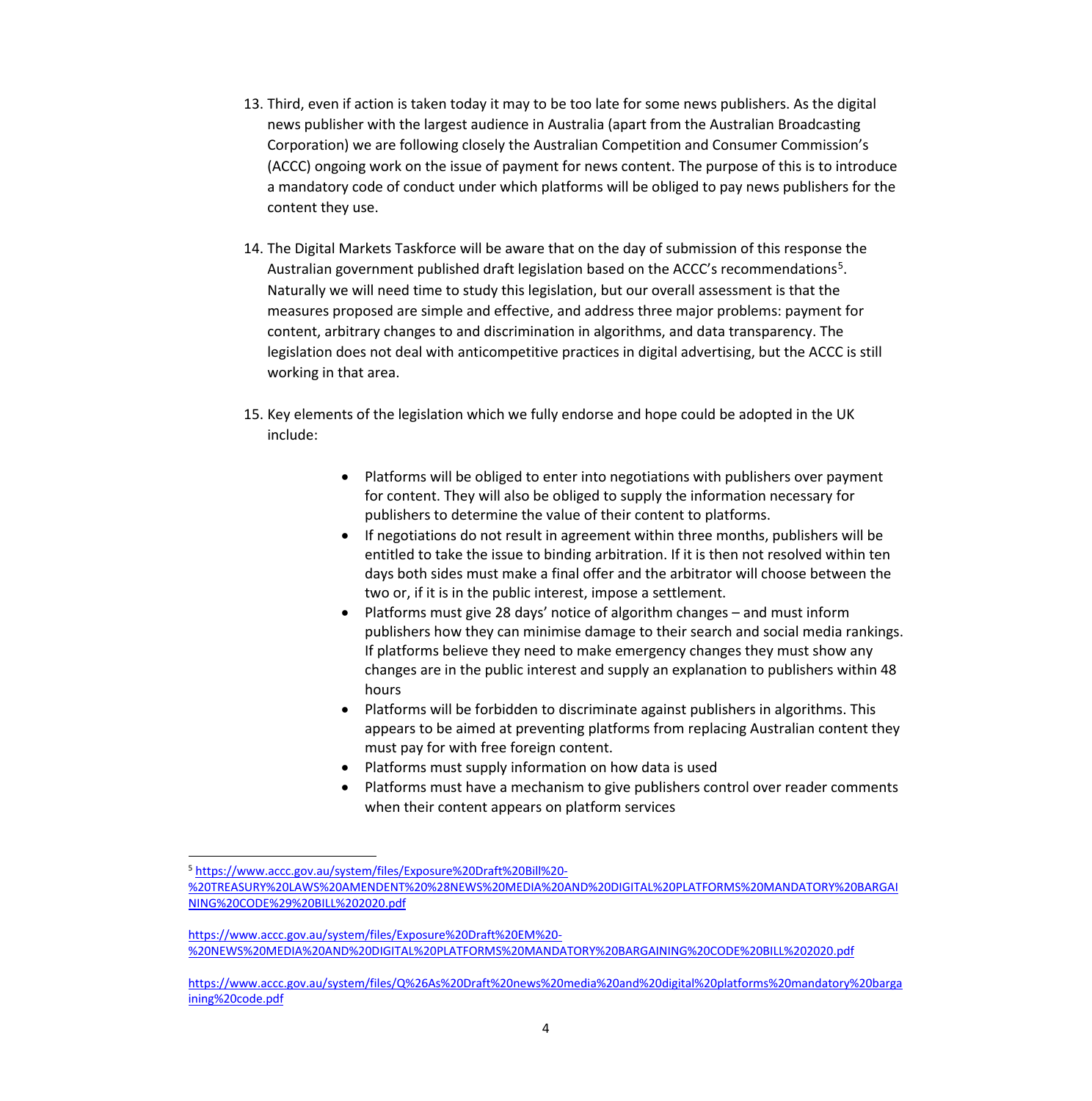- Penalties for non-compliance could be up to A\$10m, or ten per cent of the platform's annual turnover in Australia.
- 16. There remain some elements which we believe require further examination, in particular the definition of news content which would qualify a publisher to benefit from the legislation, which at first sight seems narrow and arbitrary. We are seeking further clarification, and will address any problems in our response to the Australian government's consultation on the draft legislation, which we will be submitting at the end of August. We will provide a copy to the Taskforce.
- 17. The issue of payment for news content was not part of the CMA's market study remit and is only briefly mentioned in the Final Report. Throughout the years news publishers in the EU (e.g., Germany, Spain) have sought payment for their news content from digital platforms relying on copyright – in almost all cases to no avail,<sup>[6](#page-4-0)</sup> given that platforms typically respond by threatening to remove publisher content unless the news publisher waives its copyright. British news publishers therefore did not press the CMA to explore what appeared to be a blind alley. However, the ACCC and the Australian government appear to have found a route through these problems that will bear fruit, and we believe that platforms are now beginning to recognise that payment for content is an inevitability. It is no coincidence that Google recently announced that it will start paying news publishers for content in Australia, Germany and Brazil, three jurisdictions in which legislators have paid most attention to this issue.<sup>[7](#page-4-1)</sup>
- 18. Mandating digital platforms to negotiate with news publishers over payment for their content in line with the Australian model would be of particular benefit to the most hard-pressed local and regional news publishers, because it would provide a steady and predictable revenue stream, in the same way as newspaper cover prices once did.
- 19. We believe urgent consideration should now be given to including payment for content in the remit of the DMU's codes of conduct. News content should be a 'must carry' obligation for platforms with SMS status, and negotiations for payment on the Australian model should also be mandatory.
- 20. In the meantime we have had discussions with the Department for Digital, Culture, Media and Sport ("DCMS") about the possibility of ordering negotiations over payment for content on the Australian model as an urgent measure to keep the news publishing industry alive while a code of conduct controlling Google and Facebook's anti-competitive practices is put in place. The DCMS should maintain the ability to order such negotiations in particular if, as we fear, any procompetition legislation is to be subject to further delay.

<span id="page-4-0"></span><sup>&</sup>lt;sup>6</sup> One notable exception is France, where the Autorité de la concurrence issued in April 2020 interim measures against Google mandating it to enter into good faith negotiations with French publishers over payment for their copyright-protected material. See Press Release, "Related rights: the Autorité has granted requests for urgent interim measures presented by press publishers and the news agency AFP (Agence France Presse)", 9 April 2020, available a[t https://www.autoritedelaconcurrence.fr/en/press](https://www.autoritedelaconcurrence.fr/en/press-release/related-rights-autorite-has-granted-requests-urgent-interim-measures-presented-press)[release/related-rights-autorite-has-granted-requests-urgent-interim-measures-presented-press.](https://www.autoritedelaconcurrence.fr/en/press-release/related-rights-autorite-has-granted-requests-urgent-interim-measures-presented-press) Google has appealed the decision.<br>7 <https://www.cnbc.com/2020/06/25/google-will-pay-some-news-publishers-to-license-content.html>

<span id="page-4-1"></span>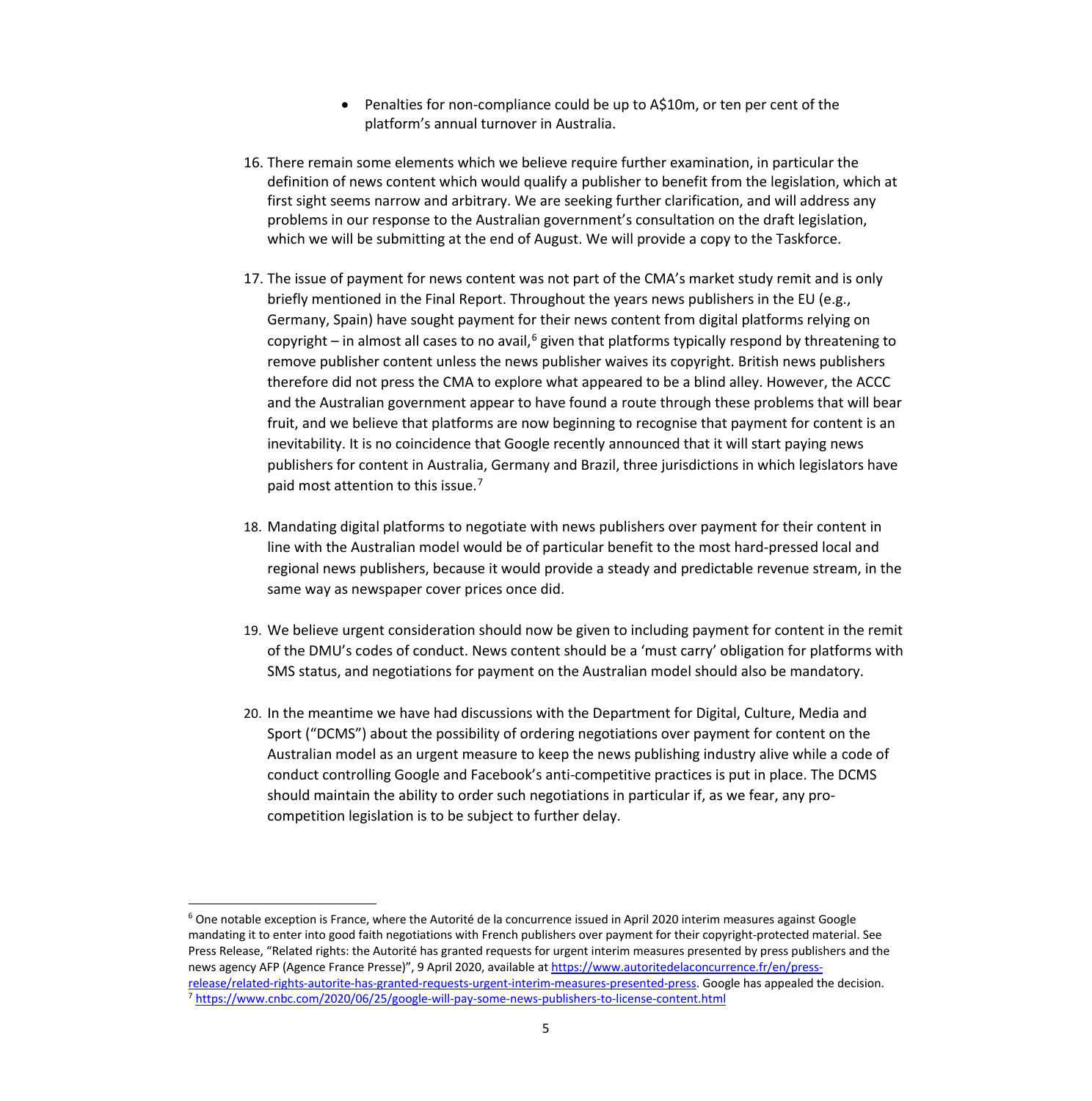21. Finally, there is one element in the CMA's recommendations which causes us serious concern. The CMA Final Report is critical of Facebook's policy of making use of its services conditional on the user accepting personalised advertising, which relies on pervasive data collection. The CMA thus recommends users should be given a choice of whether they should receive personalised advertising or not, which it calls Fairness by Design ("FBD"):

> "We therefore **recommend that, as part of the legislation for the DMU, the government gives the DMU the power to require platforms to provide consumers with the choice not to share their data for the purposes of personalised advertising**. This should include powers to influence the presentation of the choice, including defaults."[8](#page-5-0)

22. The CMA goes even further to suggest that "opted out of personalised advertising" should be the default setting:

> "Setting the default to 'opted out of personalised advertising' would maximise protection, particularly for those that cannot or do not wish to engage. But, perhaps more importantly, setting a default opt out (so that consumers would not have their data used for personalised advertising unless they actively agreed to it) would reset the balance between platforms and consumers. It would put the onus on the platform to do more to engage with consumers to explain the benefits that could arise from personalised advertising, and to encourage consumers to make an active choice."<sup>[9](#page-5-1)</sup>

- 23. The CMA estimates that contextual advertising, which would be still permitted, generates only 30 per cent of the revenue produced by personalised advertising. DMG Media's own experience suggests this is an optimistic estimate. A digital service, whether it is a social media network or news content, costs money to produce. In essence the CMA is recommending that consumers be given a choice – either pay £1 or pay 30 pence.
- 24. The Final Report suggests many consumers may prefer to opt in for personalised advertising. However, our experience is that while consumers may tell researchers they value online privacy, in practice they give it little thought. What they really value on the internet is speed of response. They regard choice screens as an irritant and will simply press whichever button looks as though it will take them most quickly to the service or content they are looking for. If the quickest and easiest option is one that only delivers 30 per cent of current revenue to the provider of the service, that is the one which virtually all users will choose.
- 25. Of course it would be nice if consumers could enjoy the benefits of the internet without paying for it in any form. But without a value exchange there is no revenue for the content provider in the first instance. That is particularly true of news content, where society rightly demands that news

<span id="page-5-0"></span><sup>8</sup> CMA Final Report, Appendix X, available at

[https://assets.publishing.service.gov.uk/media/5efc4756e90e075c5492d5b7/Appendix\\_X\\_-\\_assessment\\_of\\_pro](https://assets.publishing.service.gov.uk/media/5efc4756e90e075c5492d5b7/Appendix_X_-_assessment_of_pro-competition_interventions_to_enable_consumer_choice_over_personalised_advertising.pdf)[competition\\_interventions\\_to\\_enable\\_consumer\\_choice\\_over\\_personalised\\_advertising.pdf,](https://assets.publishing.service.gov.uk/media/5efc4756e90e075c5492d5b7/Appendix_X_-_assessment_of_pro-competition_interventions_to_enable_consumer_choice_over_personalised_advertising.pdf) paragraph 88.

<span id="page-5-1"></span> $9$  Id., paragraph 114.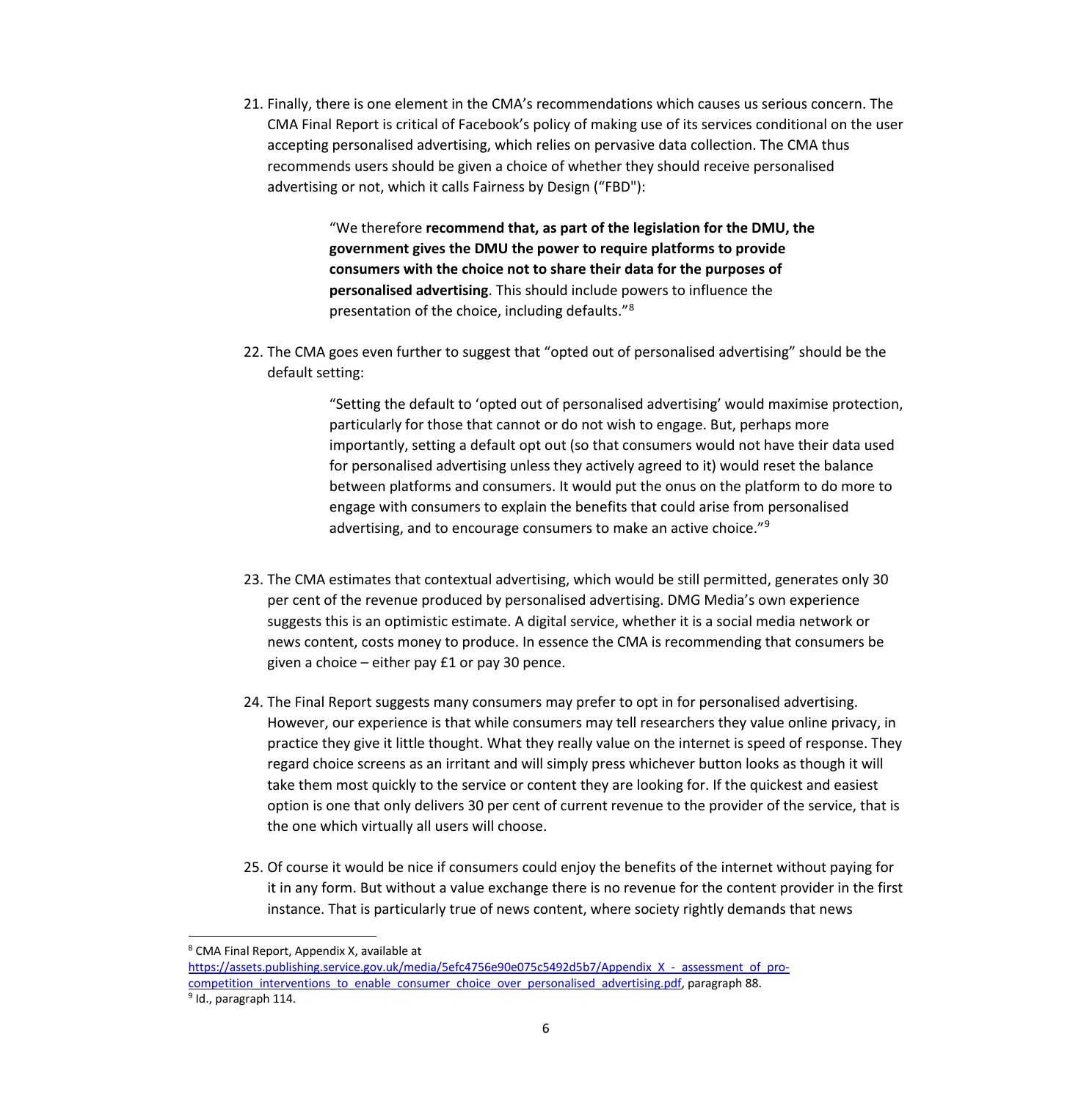publishers employ trained journalists; that facts are checked and codes of practice observed; and that legal responsibility is taken. All this is expensive and must be paid for. Contextual advertising will not do that. Unless the vast majority of news sites' users continue to allow their data to be used for personalised advertising, online news will no longer be a viable business – or will have to move behind paywalls.

26. We understand FBD is aimed primarily at Facebook, which makes acceptance of personalised advertising a condition of using its service, and the CMA is aware of the threat the FBD duty poses to news publishers. It concludes it should not apply to news publishers – but only in the first instance:

"Publishers in particular, were concerned that it would be disproportionate and could be detrimental to online news publishers that are funded by advertising to apply the FBD duty to them… having carefully considered responses and the evidence we have seen, as well as the most effective way to implement the remedies, we conclude that in the first instance, the DMU should apply the duty only to platforms with SMS."[10](#page-6-0)

27. However we are concerned that the possibility is left open of applying FBD to news publishers at some point in the future. This would be like obliging news agents to put a sign in their window saying the Daily Mail is free but customers can pay 70p if they prefer to. How many would pay their 70p? We cannot emphasise too strongly that all the work the CMA has done in trying to create a fair business relationship between the platforms and news publishers will be undone if we are prevented from serving personalised advertising. Fairness by Design would not be fair at all if it were applied to our industry.

# **Response to Questions in the Digital Markets Taskforce Call for Information**

## **Scope of a new approach**

- **1. What are the appropriate criteria to use when assessing whether a firm has Strategic Market Status (SMS) and why? In particular:**
	- **The Furman Review refers to 'significant market power,' 'strategic bottleneck', 'gateway', 'relative market power' and 'economic dependence':**

<sup>10</sup> CMA Final Report, Appendix Y, available at

<span id="page-6-0"></span>[https://assets.publishing.service.gov.uk/media/5efc3faae90e075c4e144c69/Appendix\\_Y\\_-\\_Fairness\\_by\\_Design\\_Final\\_Version\\_v.8.pdf](https://assets.publishing.service.gov.uk/media/5efc3faae90e075c4e144c69/Appendix_Y_-_Fairness_by_Design_Final_Version_v.8.pdf) paragraphs 113-5.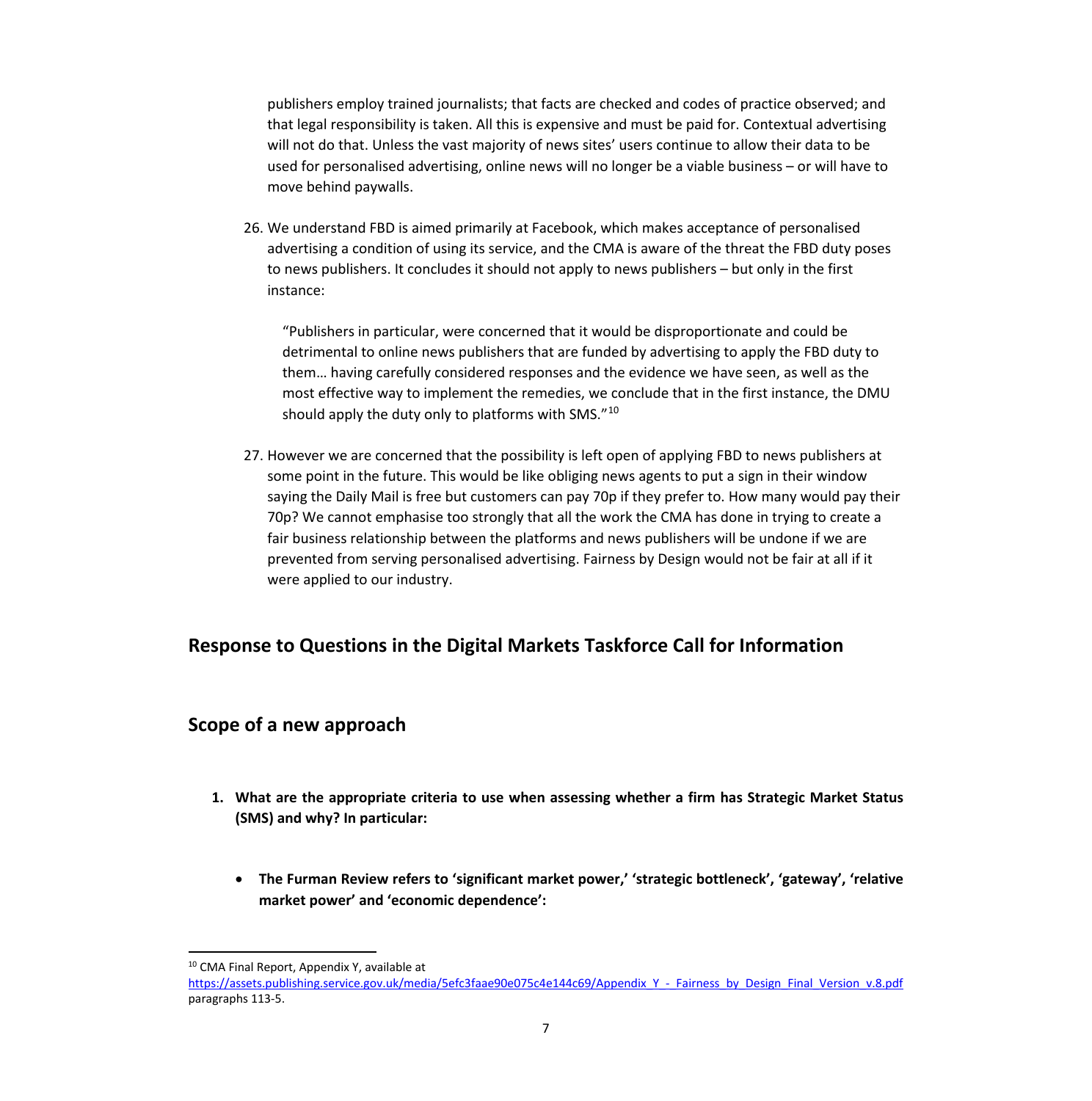- **How should these terms be interpreted?**
- **How do they relate to each other?**
- **What role, if any, should each concept play in the SMS criteria?**
- 28. A variety of criteria could be used to assess whether a given platform has SMS status. At paragraph 6.30 of its Interim Report, the CMA observed that:

"the following criteria provide a useful starting point for assessing whether a digital platform should be considered to have SMS and hence be subject to the code of conduct:

- the platform has enduring market power over a relevant market;
- the platform acts as an important gateway for businesses to access a significant portion of consumers; and
- businesses depend on the platform to access users on 'other' side of the market."<sup>[11](#page-7-0)</sup>
- 29. We believe that the above criteria make sense. We have the following additional suggestions:
	- As to the first criterion (enduring market power) one could add the presence of high barriers to entry (due for example to: large economies of scale, data advantages as well as strong direct and indirect network effects).
	- As to the second criterion, one could add the lack of user multi-homing.
	- Some form of vertical integration could be an additional criterion.
- 30. In our view, given the position of Google and Facebook in their respective core markets (general search and social media), there is little doubt these companies hold SMS status. Google's unparalleled position across the ad tech value chain is also likely to confer on it SMS status in open display advertising. Google and Facebook's position of strength results in a complete imbalance in bargaining power between these platforms and news publishers, as the CMA observed in its Final Report. [12](#page-7-1)
- 31. There are numerous digital news publishers in the UK, some controlled by traditional newspaper groups, others by broadcasters, yet more by new entrants to the market. No single news publisher is likely to hold market power, given that cross-media ownership and plurality rules prevent news publishers from controlling more than around 25% market share.
- 32. However, as news consumption has moved online, news publishers have grown heavily dependent on Google and Facebook to generate user traffic, which is then monetised either through advertising or subscriptions or a combination thereof. Google is a virtual monopolist in general search, with a market share around 90% for the last ten years,<sup>[13](#page-7-2)</sup> while Facebook is by far the most significant player in social media, with its platforms (Facebook, Instagram, WhatsApp) having a

<span id="page-7-0"></span><sup>11</sup>In the Final Report (paragraph 7.56), the CMA similarly noted it would expect the SMS designation criteria to include "*firms that have obtained gatekeeper positions and have enduring market power over the users of their products*".

<sup>&</sup>lt;sup>12</sup> CMA Final Report, paragraph 5.358.

<span id="page-7-2"></span><span id="page-7-1"></span><sup>13</sup> CMA Final Report, paragraph 3.17.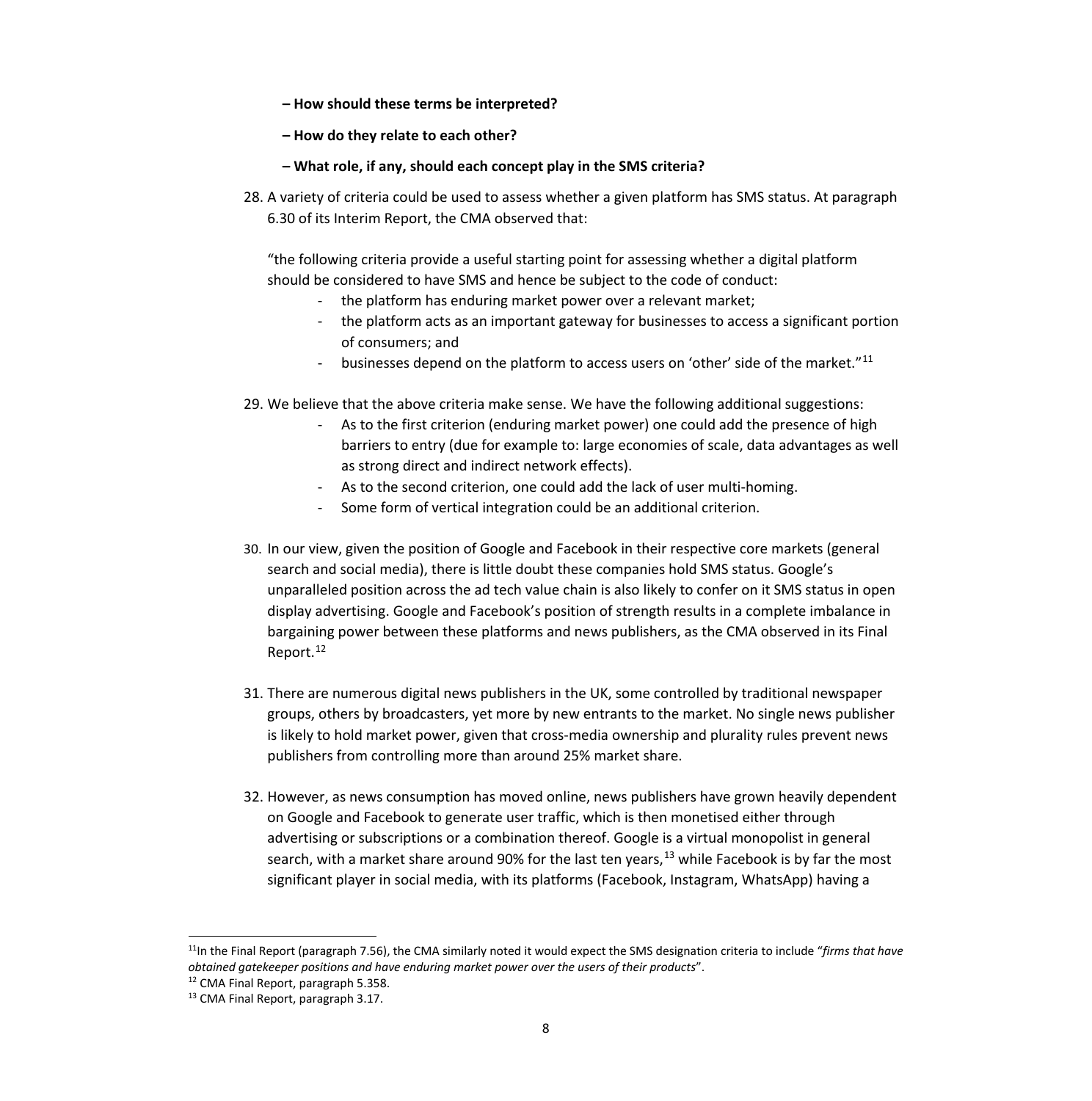combined market share of 73% as of February 2020. [14](#page-8-0) As the CMA noted, Google and Facebook account collectively for up to 38% of overall traffic for UK news publishers.<sup>[15](#page-8-1)</sup> The result is that "*publishers […] have very little choice but to accept the terms offered by these platforms, given their market power*."[16](#page-8-2) 

- 33. In turn, this market power enables these platforms to engage in a variety of problematic practices, including:
	- The imposition of business contracts on a non-negotiable, take-it-or-leave-it basis;
	- Bundling services and leveraging control in one market to gain dominance in another, adjacent market – for instance Google tying access to YouTube to its DSP services;
	- Unilaterally imposing rules to prevent publishers from improving revenue by using the services of competitors – for instance Google's use of its significant market power in the market for ad server for publishers to preference its ad exchange to the detriment of other ad exchanges, as well as well its subsequent efforts to eliminate header bidding; and
	- Making changes to algorithms without warning, explanation, or means of redress, creating serious harm to news publishers' whose viewability is suddenly and inexplicably diminished.
	- **Which, if any, existing or proposed legal and regulatory regimes, such as the significant market power regime in telecoms could be used as a starting point for these criteria?**
- 34. A variety of proposals have been made to identify the platforms that should be subject to *ex ante* regulation by the European Union. All these proposals have their merits and in many ways rely on a similar set of criteria, although they may be organised in a different way.
- 35. In our view the concept of SMS status should be sufficiently broad to capture digital gatekeepers, while avoiding extending such status to platforms whose ability to create harm is limited. It should therefore be neither under-inclusive nor over-inclusive.
- 36. It is also important that the criteria selected be sufficiently straightforward to avoid implementation difficulties.

#### • **What evidence could be used when assessing whether the criteria have been met?**

37. The criteria suggested by the CMA are essentially of a qualitative nature. While the CMA may wish to collect any information needed from companies that are potential target for the SMS status, it seems that there is already considerable evidence from a wide range of sources (competition

<sup>14</sup> CMA Final Report, paragraph 3.171.

<sup>&</sup>lt;sup>15</sup> CMA Final Report, paragraph 5.363.

<span id="page-8-2"></span><span id="page-8-1"></span><span id="page-8-0"></span><sup>16</sup> CMA Final Report, paragraph 5.366.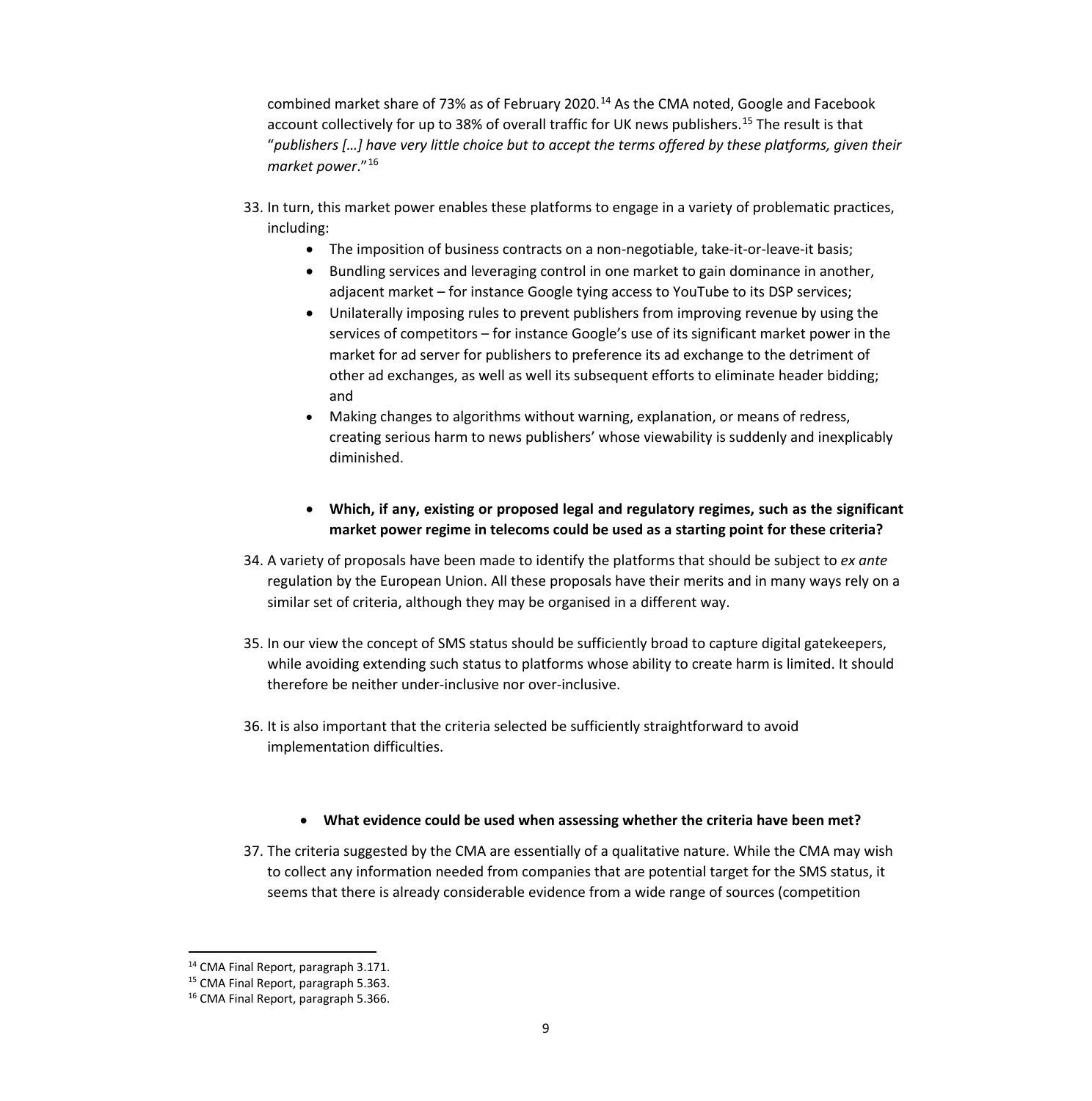proceedings against Google at EU and national level, merger cases, and the various reports conducted by the CMA, ACCC, etc.) confirming that Google and Facebook qualify as SMS firms.

38. More generally, when assessing whether a firm holds SMS status the regulator (e.g., the Digital Markets Unit) could consider a range of indicia, such as: high market shares (and their persistence over time), the existence of strong barriers to entry, the financial strength of the platform, access to unique data, evidence of regulatory power over its customers.<sup>17</sup>

#### **2. What implications should follow when a firm is designated as having SMS?**

#### **For example:**

- **Should a SMS designation enable remedies beyond a code of conduct to be deployed?**
- 39. Yes, because of the dynamic nature of digital markets and the evolving nature of digital gatekeepers' practices (as illustrated by Google's conduct in ad tech), there is a risk that a code of conduct may fail to capture some practices (or that the practices of SMS firms evolve in order to escape their obligations under the code of conduct). Hence, it makes sense to allow the Digital Markets Unit to adopt tailor-made remedies for SMS firms on an *ad hoc* basis.

#### • **Should SMS status apply to the corporate group as a whole?**

- 40. We agree with the CMA's proposal in paragraph 7.65 of its Final Report that the SMS status should apply to the corporate group as a whole, for several reasons.
	- First, this would be the simplest approach, as carving out some parts of a firm's business from SMS status may be difficult in practice. Worse, if SMS status did not apply to the whole group it could escape its obligations by simply reorganizing its subsidiaries.
	- Second, while the SMS firm would be expected to wield market power in a specific "core" market (e.g., general search in the case of Google), it is important that the Digital Markets Unit would be able to address the firm's conduct affecting adjacent markets. Applying the SMS status to the corporate group would reflect a firm's business as a whole rather than its position in one or two specific markets.
	- Third, platforms such as Google and Facebook engage in vertical leveraging, hence their market power may shift from one market to another. In our experience, the main purpose of platforms colonising
	- adjacent markets and/or acquiring competitors is to protect or expand market dominance in their core market, a form of defensive leveraging.

<span id="page-9-0"></span><sup>&</sup>lt;sup>17</sup> See also CMA Final Report, paragraph 7.57.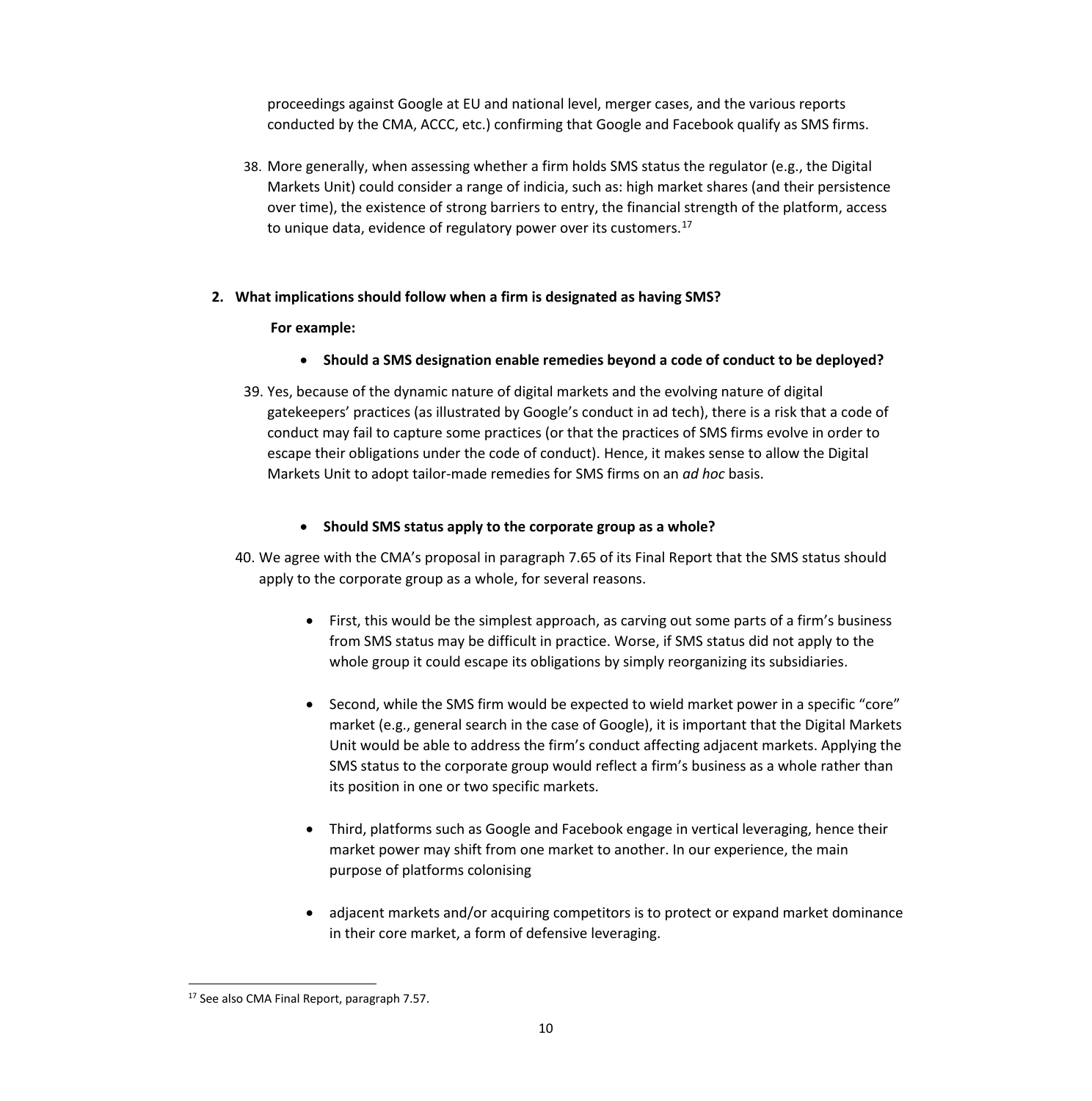- **Should the implications of SMS status be confined to a subset of a firm's activities (in line with the market study's recommendation regarding core and adjacent markets)?**
- 41. No, for the reasons explained above.
- **3. What should be the scope of a new pro-competition approach, in terms of the activities covered? In particular:**
	- **What are the criteria that should define which activities fall within the remit of this regime?**
	- 42. Considering the difficulty in putting forward a future-proof definition of "digital markets", it makes sense to define broadly the scope of the pro-competition regime to capture all markets exhibiting network effects and where the provision of services is linked to the collection and/or processing of data. This would only be a preliminary step, since the Digital Markets Unit would still have to identify a specific firm as holding SMS status.
		- **Views on the solution outlined by the Furman Review (paragraph 2.13) are welcome.**
	- 43. Paragraph 2.13 of the Furman Review provides that "*[m]arkets based upon digital platforms, with network-based and data-driven business models, show a tendency to tip towards a single winner*."
	- 44. We entirely agree with the Furman Review that some digital markets characterised by network effects are unusually prone to tipping. Hence, intervention is needed either to prevent markets from tipping or, if tipping has occurred, to control the market power of the monopolist firm. Our experience is that the markets for search and social media have already tipped, and that codes of conduct should apply to Google and Facebook to control their market power.
- **4. What future in digital technology or markets are most relevant for the Taskforce's work? Can you provide evidence as to the possible implications of the COVID-19 pandemic for digital markets both in the short and long term?**
	- 45. It is difficult for us to identify future developments in digital technology or markets that are most relevant to the Taskforce's work. It is however clear from our experience as a news publisher that the practices of SMS firms such as Google and Facebook (and other digital gatekeepers) regularly evolve in a way that is not helpful for the news publishing industry. After all, one should not forget that while Google and Facebook are (unavoidable) trading partners for news publishers (as sources of user traffic), at the same time they compete with them for advertising dollars. In fact, Google and Facebook capture the lion's share of digital advertising. Their interests are thus far from being aligned with those of news publishers.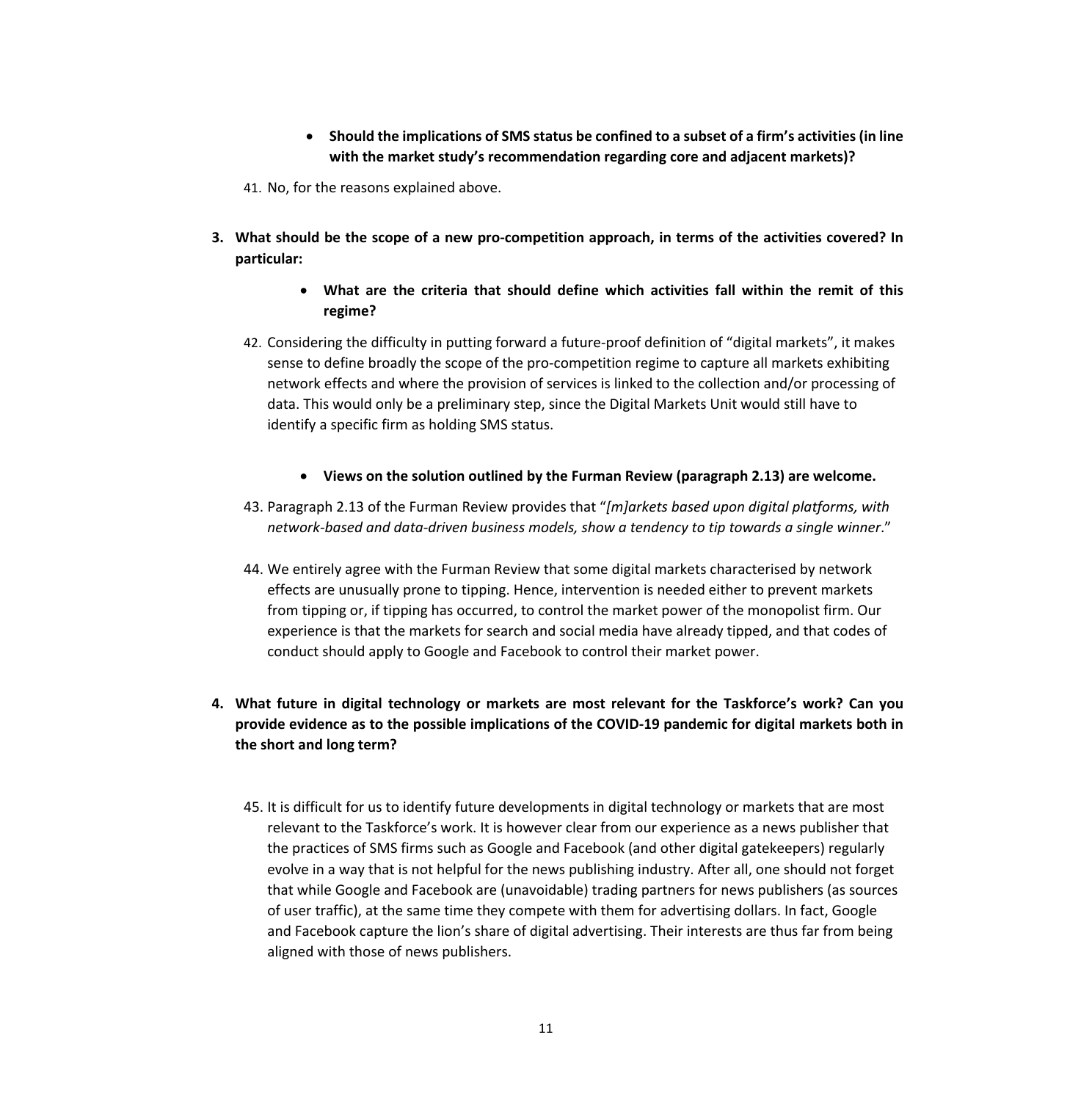- 46. However, we would draw the Taskforce's attention to a number of important ongoing developments in online advertising and ad tech.
- 47. First, the ability to identify users remains a critical topic across both web and app environments, as it is necessary to perform personalised advertising and other fundamental advertising functions (e.g., measuring conversions and applying frequency caps). Without user based targeting we must rely on contextual targeting, which is not standardised across the industry and results to significantly less revenue for publishers.
- 48. Even so, identifying users on the open web is becoming increasingly difficult as all popular browsers (Safari, Firefox, and soon Chrome) clamp down on third-party cookies, the primary tracking method and thus a fundamental building block of online advertising. We understand the removal of thirdparty cookies in Google Chrome is still going ahead as planned – yet progress on alternatives to third-party cookies within the context of Google's Privacy Sandbox has been limited, causing panic among members of the ad tech community.<sup>[18](#page-11-0)</sup> In any event, as the CMA observed, even if some of the Privacy Sandbox proposals are implemented, they will turn Chrome into the key bottleneck for ad tech.<sup>[19](#page-11-1)</sup> This would come with grave concern, given Google's historical record of using its position in one part of the ad tech chain (e.g., publisher ad serving) to favour its position elsewhere (e.g., ad exchanges).
- 49. As far as app advertising is concerned, Apple's recent announcement that, as of September 2020, app developers will be required to explicitly request a user's permission before accessing their IDFA (ID for advertisers; this ID is used to anonymously identify app users on iOS) will likely lead to a large increase in the number of app users refusing to offer their IDFA and thus being impossible to identify. Apple has offered a framework for mobile marketing attribution called 'SKAdNetwork' to replace IDFA usage, however initial criticism indicates that the solution underestimates the complexity and structure of server-side bidding and attribution via advertising SDKs.
- 50. The removal of the IDFA is expected to lead to a significant decrease in publisher revenue. According to internal DMG Media data, an iOS app ad request with no IDFA results in approximately 47-76% lower publisher revenue. We are not currently aware of any plans by Google to replicate this action and remove the AAID (Android Advertising ID) across Android devices – but it would be a serious problem if it were to do so.
- 51. Third, fee level transparency across the ad tech supply chain remains a problem (see e.g., the recent ISBA study<sup>[20](#page-11-2)</sup> which was unable to attribute 15% of ad spend to a particular source), and whilst transparency gathers vocal support from ad tech intermediaries, the speed of progress in reality is slow.

<span id="page-11-0"></span><sup>18</sup> [https://www.adexchanger.com/online-advertising/w3c-ad-tech-members-panicked-about-slow-progress-for-third-party-cookie](https://www.adexchanger.com/online-advertising/w3c-ad-tech-members-panicked-about-slow-progress-for-third-party-cookie-alternative/)[alternative/.](https://www.adexchanger.com/online-advertising/w3c-ad-tech-members-panicked-about-slow-progress-for-third-party-cookie-alternative/)<br><sup>19</sup> CMA Final Report, paragraph 5.236.

<span id="page-11-2"></span><span id="page-11-1"></span><sup>20</sup> <https://www.isba.org.uk/media/2424/executive-summary-programmatic-supply-chain-transparency-study.pdf>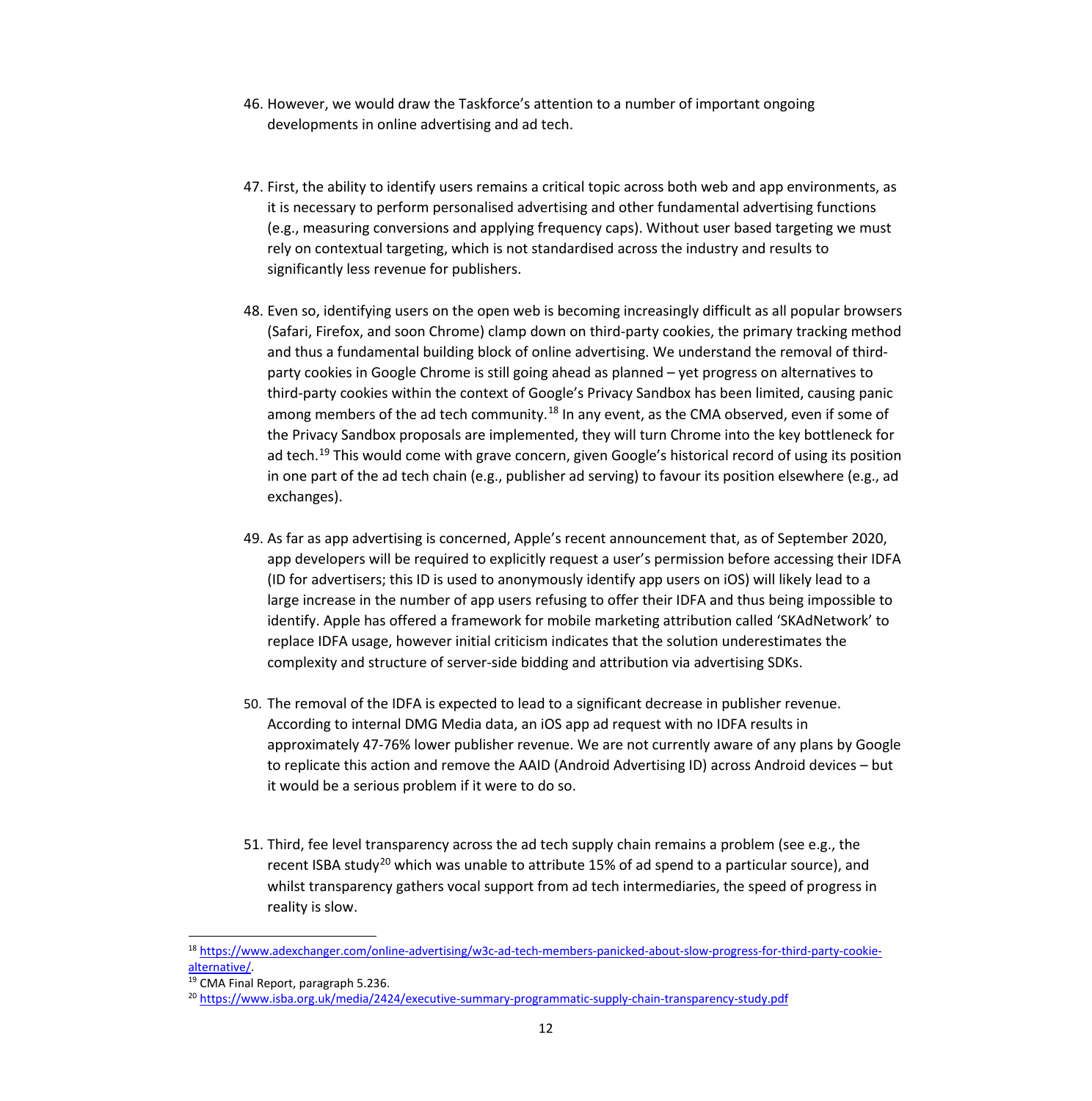- 52. As regards Covid-19, the pandemic has caused a sudden and significant decrease in advertiser spend across all platforms and verticals. Our UK programmatic revenues went almost overnight from year-on-year growth to 23% decline. Whilst some brands begin spending again, they are doing so much more cautiously than before. Content and keyword blocking is utilised extensively to avoid association with topics brands perceive to be negative. Spend has been shifting towards direct response channels (i.e. ads selling products or services directly from the page, rather than advertising building a brand) where the return on ad spend and consumer online behaviours can be more accurately measured. The uncertainty around future consumer spending patterns has caused continued lower spend on desktop and mobile video and rich media creative formats, which typically have provided publishers a higher yield, but are now viewed as a luxury.
- 53. The increase in demand for direct response advertising will likely further strengthen Google's dominance in ad tech. From Q1 to Q2 2020 Google Ads, whose demand is typically direct response focused, has increased its share of our UK programmatic revenue by around 18%.
- 54. Some of these effects have been mitigated by short term spikes in traffic volumes, caused by public interest in the pandemic and Black Lives Matter protests. However, we do not anticipate advertising spend returning to pre-Covid-19 levels until late 2021, if not later, which only puts increased pressure on the remaining independent ad tech businesses and the ad-funded publisher model. This in turn is expected to reinforce Google's market dominance. It is thus more important than ever to take action and mandate Google to negotiate with news publishers over payment for content following the Australian model while at the same time developing pro-competitive measures to ensure effective competition.

## **Remedies for addressing harm**

- **5. What are the anti-competitive effects that can arise from the exercise of market power by digital platforms, in particular those platforms not considered by the market study?**
	- 55. Dominant digital platforms may use their market power to *exploit* their customers (business users or consumers) e.g., by increasing prices or reducing the quality of their services, as well as to *exclude* actual or potential competitors. In particular, a digital platform may use its market power in a core market to expand and conquer adjacent markets (e.g., by leveraging its existing user base and the vast troves of data it has on users) and/or protect and further entrench its dominant position in the core market.
	- 56. The result is eventually consumer harm; a reduction in competition may only lead to less consumer choice and innovation, since the dominant digital platform will have less incentives to invest and innovate, thus weakening economic and technological progress.
	- 57. In the case of ad-funded digital platforms (e.g., Google and Facebook), a reduction in competition may lead to lower quality of the provided service, for instance in the form of reduced privacy and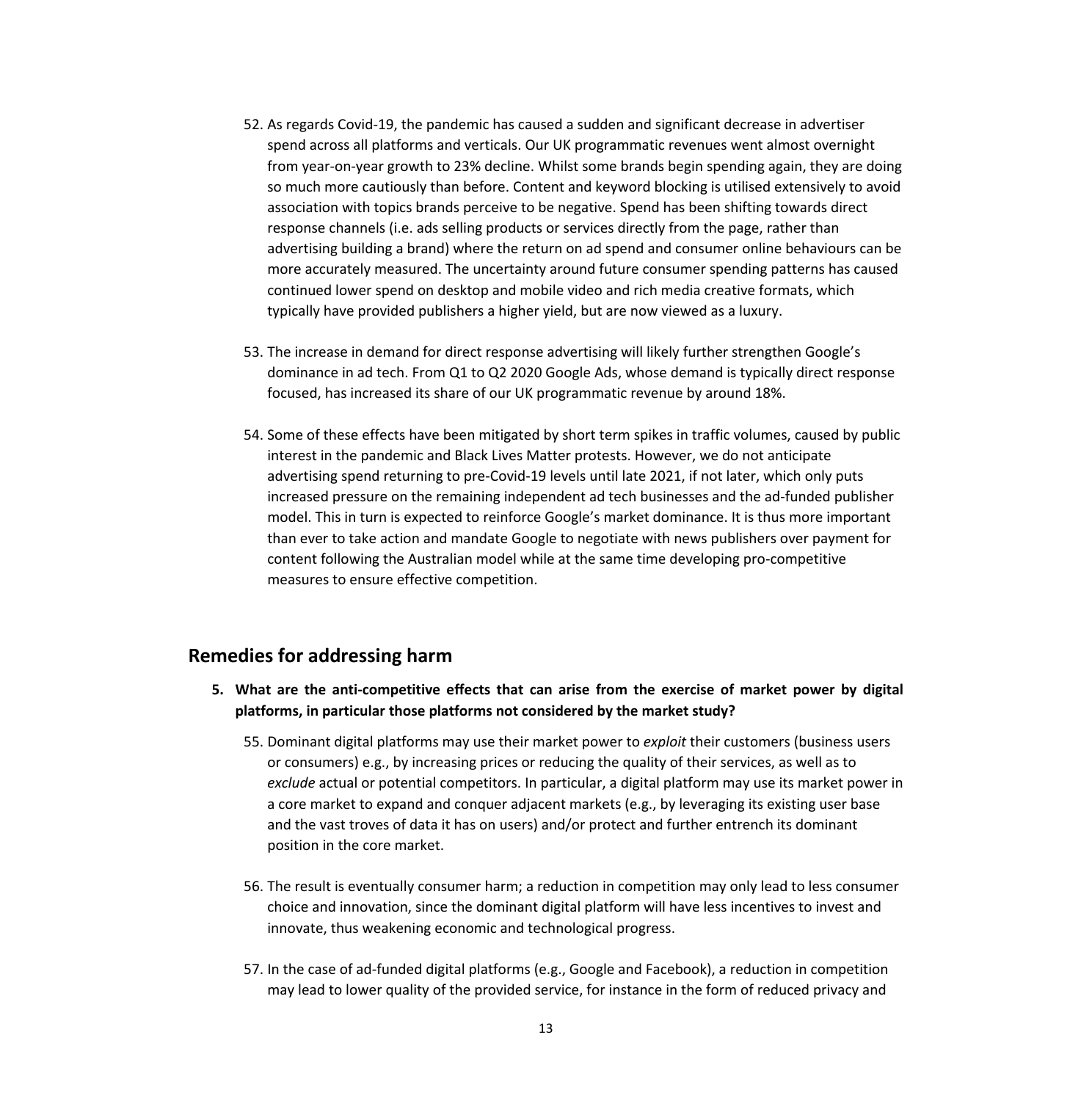increased collection of personal data, which then translates to higher prices paid by advertisers and more profit for the platform. In the case of non-ad-funded digital platforms, a reduction in competition may lead to higher prices for consumers (e.g., higher prices for apps in the case of an app store).

- 58. As regards the effects that may arise from the exercise of market power by Google/Facebook in particular, we entirely agree with the findings of the CMA Final Report set out in Appendices M and S, with the exception of the issue of payment for content, which was not examined in depth by the CMA. As explained elsewhere we believe the recent work of the ACCC on the subject is very significant and may well provide a model for similar intervention in the UK.
- 59. We do not intend to reiterate all the findings of the CMA Final Report, but the essential problems are that:
	- Google and Facebook are unavoidable business partners
	- They use their market dominance to impose contract terms and business practices without negotiation.
	- They use our content without compensation.
	- They can, and do, change the operations of algorithms without warning, explanation, means of redress, or compensation for consequent damage to businesses.
	- In the case of Google, they operate vertically-integrated digital auctions in which they set the rules and act as both buyer and seller.
	- They limit our ability to monetise our content, and maximise their revenue, through a variety of anti-competitive practices. As regards Google, such practices include (a) imposing Unifies Pricing, (b) tying access to YouTube inventory to use of its own DSP services, and (c) linking demand from Google's DSPs to AdX and AdX to Google's publisher ad server, leaving publishers little choice but to use the latter.
- 60. We have much less experience of working with platforms other than Google and Facebook. There may be similar anti-competitive practices, but we are not in a position to provide evidence. We would, however, point out that we have a payment for content contract with Snap – which of course is not a dominant social media platform – which delivers acknowledged revenue benefits to both parties. This undermines the argument made by Google and Facebook that news content has little or no value to them.

#### **6. In relation to the code of conduct:**

- **Would a code structure like that proposed by the market study incorporating high-level objectives, principles and supporting guidance work well across other digital markets?**
- 61. We are not in a position to comment on the applicability of the code structure suggested by the Final Report to other digital markets, as we have little (if any) experience of them. It seems, however, that the proposed structure comprising high-level objectives, which are then fleshed out in principles, which are in turn fleshed out in more detail in supporting guidance, would strike the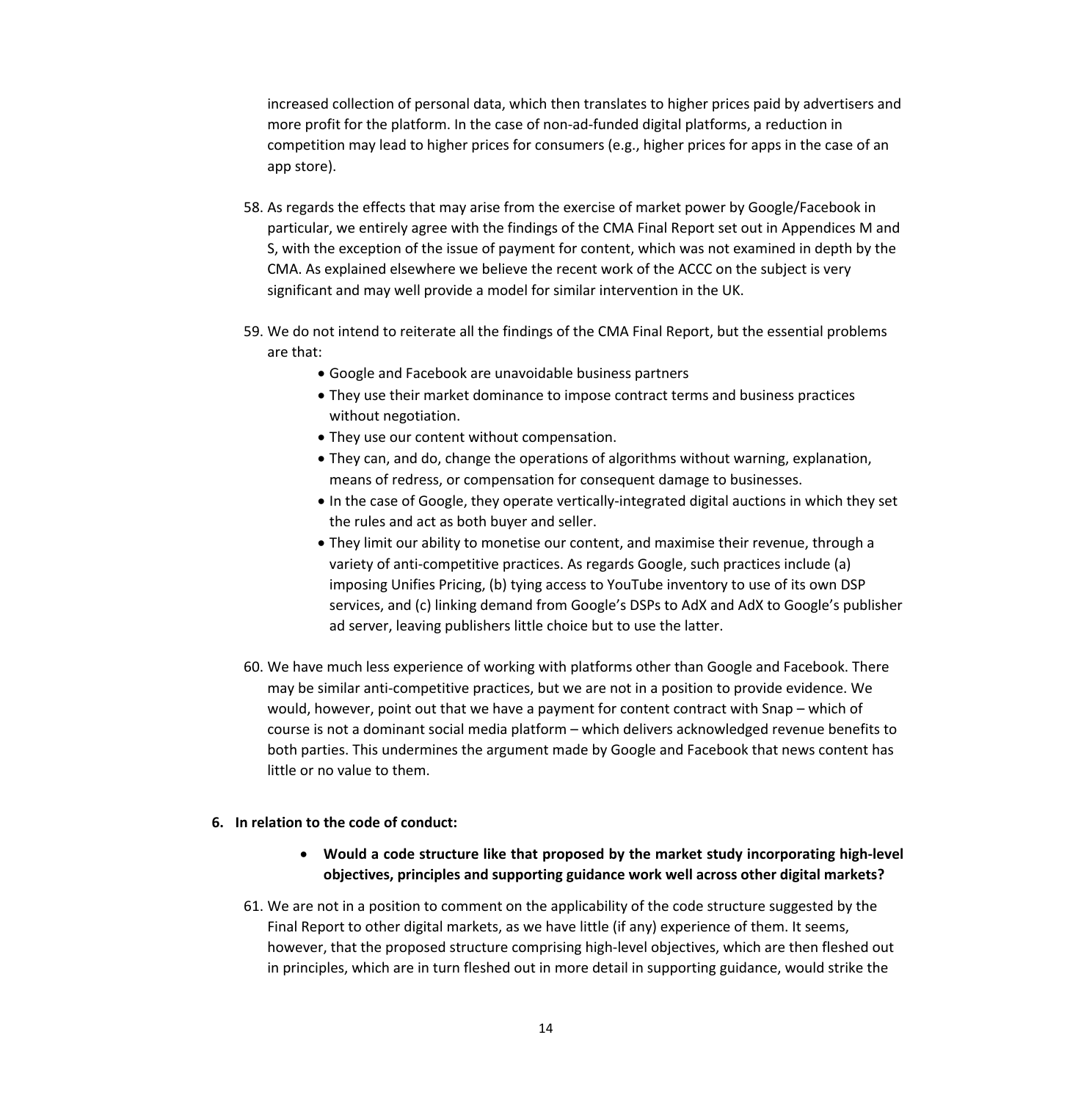right balance between the flexibility required to develop a future-proof code of conduct for fastmoving digital markets and the need for upfront clarity and legal certainty for affected companies.

- **To what extent would the proposals for a code of conduct put forward by the market study, based on the objectives of 'Fair trading', 'Open choices' and 'Trust and transparency', be able to tackle these effects? How, if at all, would they need to differ and why?**
- 62. The objectives of 'Fair trading', 'Open choices' and 'Trust and transparency' seem well suited to tackle the negative effects arising from the exercise of market power by dominant digital platforms described in our response to Question 5. As the CMA explains in the Final Report, the objective of 'Fair trading' aims to address *exploitative* behaviour of digital platforms while the objective of 'Open choices' targets *exclusionary* conduct, ensuring that customers are free to choose between the services of the dominant platform and alternatives offered by rivals. 'Trust and transparency' seeks to increase transparency, which in many markets (e.g., in digital advertising) is of crucial importance for effective competition (as otherwise customers cannot compare the services and the fees charged by various service providers), while in other markets (e.g., general search) it alleviates concerns of exploitation (e.g., concerns over sudden algorithmic changes that alter rankings in inexplicable ways).
- 63. We are of the view that the specific proposals outlined in Appendix U of the CMA Final Report would go a long way to achieving the objectives of 'Fair trading', 'Open choices', and 'Trust and transparency', thus controlling the effects of the market power of digital platforms. The most relevant proposals for DMG Media include:
	- contractual terms concerning the ability of publishers to monetise their content should be objectively justifiable; [21](#page-14-0)
	- platforms should not be able to impose their own advertising software on publishers when they use platforms' publishing software (e.g., AMP and Instant Articles);<sup>[22](#page-14-1)</sup>
	- platforms should not unduly influence competitive processes or outcomes in a way that favours a platform's own services, or services for which the platform derives a commercial benefit, over rival services;<sup>[23](#page-14-2)</sup>
	- platforms should not rank preferentially content published in their own publishing software such as AMP or IA;<sup>[24](#page-14-3)</sup>
	- platforms should explain the operation of ranking algorithms and advertising auctions and to allow audit and scrutiny of their operation by the regulator;<sup>[25](#page-14-4)</sup>

<sup>&</sup>lt;sup>21</sup> CMA Final Report, Appendix U, available at

<span id="page-14-1"></span><span id="page-14-0"></span>[https://assets.publishing.service.gov.uk/media/5efb5fab3a6f4023d242ed4f/Appendix\\_U\\_-\\_The\\_Code\\_v.6.pdf,](https://assets.publishing.service.gov.uk/media/5efb5fab3a6f4023d242ed4f/Appendix_U_-_The_Code_v.6.pdf) paragraph 94.

<sup>22</sup> Id., paragraph 95.

<span id="page-14-2"></span><sup>23</sup> Id., paragraph 123.

<span id="page-14-3"></span><sup>24</sup> Id., paragraph 128.

<span id="page-14-4"></span> $25$  Id., paragraph 149.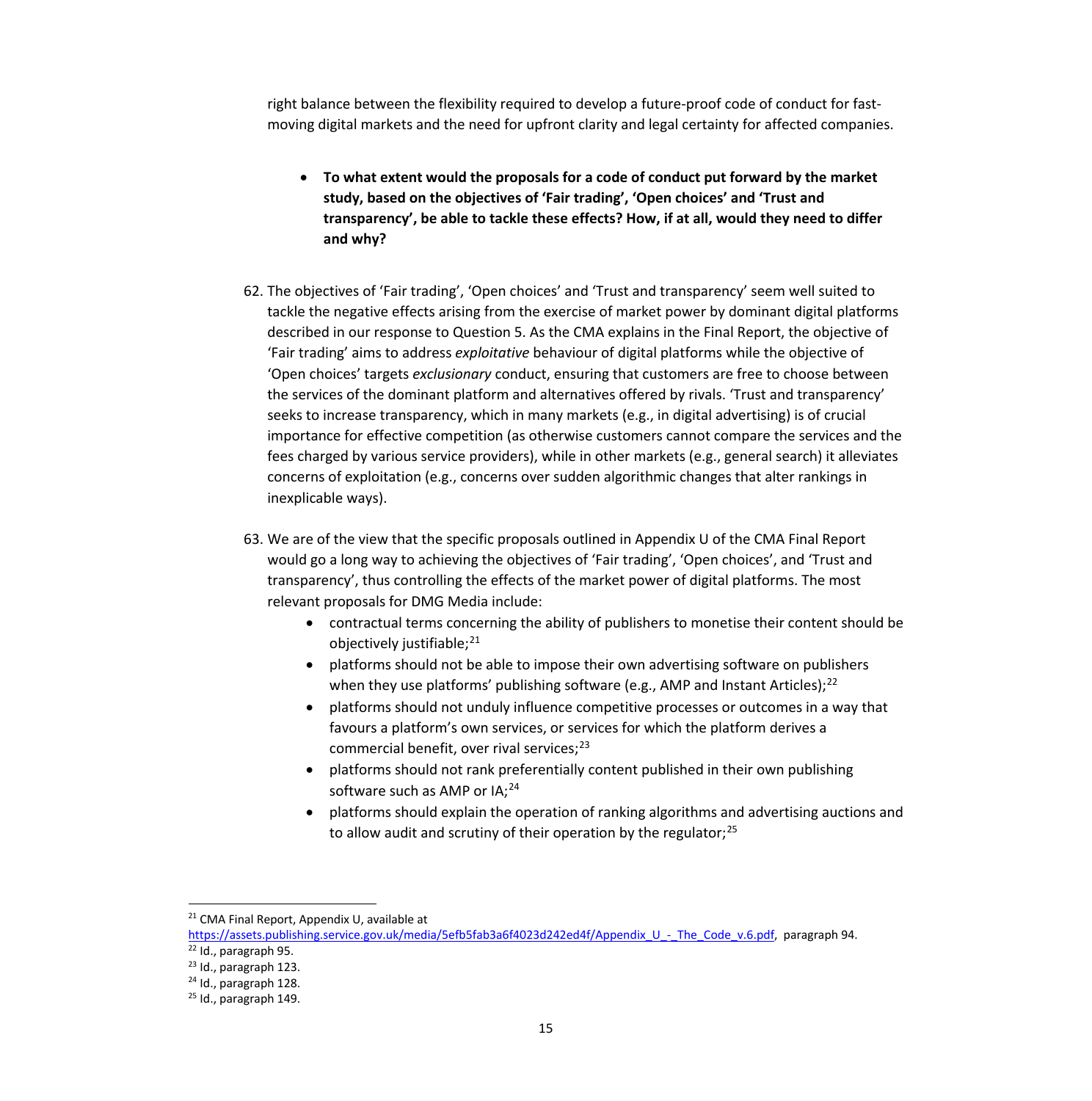- platforms should give fair warning of changes to the operation of algorithms where these are likely to have a material effect on users, and to explain the basis of these changes;<sup>[26](#page-15-0)</sup>
- Google AdX should participate in header bidding, thereby improving interoperability between AdX and non-Google ad servers; [27](#page-15-1)
- fees charged to an advertiser or publisher by a Google or Facebook owned intermediary should be transparent to the advertiser or publisher concerned.<sup>[28](#page-15-2)</sup>
- 64. As noted elsewhere, we strongly believe there should be an additional principle that platforms should be obliged to pay for news content they use, and if payment cannot be settled by negotiation, it should be imposed by binding arbitration based on the model proposed by the ACCC.
- 65. In any event, as the CMA itself acknowledges, the code of conduct will be limited to *controlling* the effects arising from digital platforms exercising market power with the aim of *preserving* competition. Yet in some cases merely preserving competition may not suffice. In cases where there is no credible prospect of market entry, specific pro-competitive interventions (e.g., separation remedies or remedies to increase interoperability) may be required in order to *promote* competition. See also our response to Question 8.
- 66. We also support the CMA's recommendations on the powers the Digital Markets Unit should be given. In particular, the Digital Markets Unit should have the power to:
	- compel information from SMS firms and other market participants;
	- carry out own-initiative investigations and investigations stemming from complaints;
	- put in place interim measures pending the outcome of an investigation, for example to suspend or reverse the implementation of a potentially harmful decision by an SMS firm, backed up by financial penalties for non-compliance;
	- publish reports on its work and the industry more generally, balancing the need for transparency against industry players' interests in protecting their confidential information;
	- appoint a monitoring trustee to monitor and oversee compliance by an SMS firm; and
	- co-ordinate and share information with UK regulators such as the CMA, the ICO and Ofcom, and with overseas authorities with similar objectives, provided the DMU is satisfied that confidential information will be treated appropriately.
- 67. However, we believe the Digital Markets Unit should also have the power to award compensation where a publisher has suffered material financial damage as a result of actions by an SMS firm breaching the code of conduct. Given the global operation and vast revenues of the platforms, financial penalties for non-compliance will have to be extremely large if they are to have any deterrent effect. Should there be heightened scrutiny of acquisitions by SMS firms through a separate merger control regime? What should be the jurisdictional and substantive components of such a regime?

<span id="page-15-0"></span><sup>26</sup> Id., paragraph 149.

<sup>27</sup> Id., paragraph 144.

<span id="page-15-2"></span><span id="page-15-1"></span><sup>28</sup> Id., paragraph 173.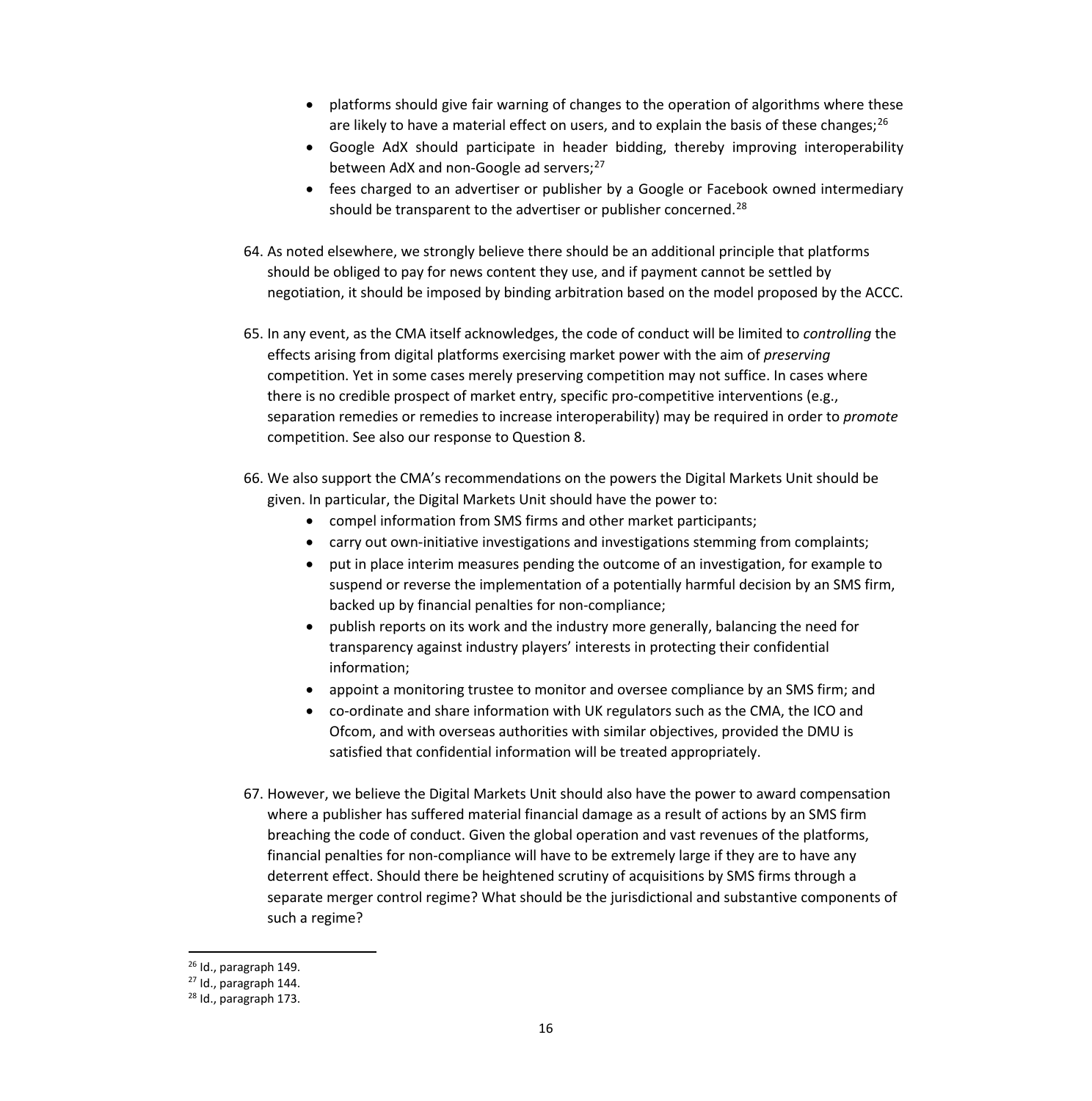- 68. We understand the CMA envisaged the DMU making ruling on anti-competitive practices, which could then be followed by claims for damages in the courts. However smaller publishers do not have the resource to make a complaint to a regulator and then employ lawyers to make a further claim through the courts – quite possibly for sums of money which, though significant to a small publishers, would be dwarfed by the legal fees if they do not win. This in turn may deter small publishers from making complaints in the first instance. Regulation will be much more effective if it operates as a one-stop shop where complaints are investigated and, where appropriate, compensation awarded promptly.
- 69. Yes, we think acquisitions by SMS firms should be subject to heightened scrutiny. Mergers such as Google / DoubleClick, Facebook / WhatsApp and Facebook / Instagram (which was not even examined by the European Commission as it did not meet the jurisdictional criteria) and subsequent market outcomes (Google using DoubleClick to conquer the ad tech ecosystem; Facebook combining data from WhatsApp despite its representations before the European Commission; and Instagram evolving to a very strong competitor in social networks) show that competition authorities have been rather too optimistic. Put another way, competition authorities have placed too much emphasis on the negative effects of an incorrect intervention compared to the negative effects of an incorrect clearance, and have not always appreciated the significant amounts of money the acquirer was willing to pay for the target company (e.g., Facebook paying \$ 19 billion to acquire WhatsApp). While evaluating market outcomes with the benefit of hindsight is always easy, the Lear Report commissioned by the CMA explained that on the basis of the evidence available at the time, the analysis of competition authorities was in certain respects incomplete.

#### **7. What remedies are required to address the sources of market power held by digital platforms?**

- 70. As mentioned above, the code of conduct envisaged in the CMA Final Report would aim at controlling the effects stemming from the exercise of market power, rather than addressing the root of the problem, namely the existence of market power in the first place. To this end, specific pro-competitive interventions, including separation remedies, would be required. While such interventions have the potential to transform the market structure and should thus be used with caution, they may deliver substantial benefits to consumers in the form of increased competition, consumer choice and innovation.
	- **What are the most beneficial uses to which remedies involving data access and data interoperability could be put in digital markets? How do we ensure these remedies can effectively promote competition whilst respecting data protection and privacy rights?**
- 71. Remedies involving access to data and data interoperability have the ability to strengthen competition, allowing new entrants to challenge the position of the incumbent platform, which may be extremely hard without access to certain data. For instance, the bedrock of personalised advertising is user identity, the ability to identify users and then tie data to such users. This is why the "walled gardens" of Google and Facebook capture the lion's share of digital ad spend; their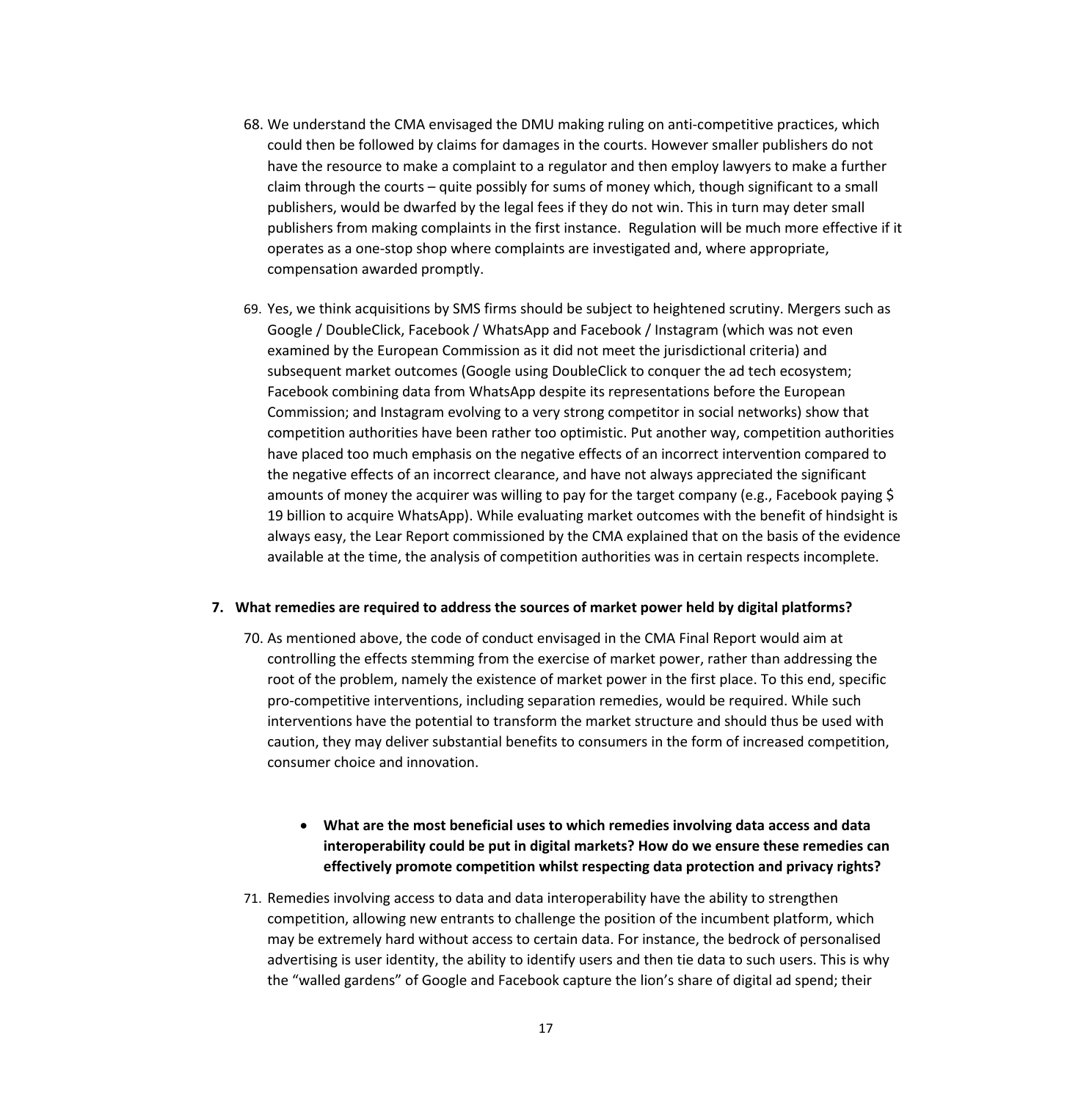platforms boast vast logged-in audiences, i.e. they combine scale (many users) with the ability to accurately identify each single user, and collect data on the activity of such user both on- and offplatform in order to create a super-profile, which is then sold to marketers. But even in the case of non-personalised advertising, the ability to identify users is necessary in order to perform fundamental functions such as frequency capping, conversion measurement and attribution.

#### • **Should remedies such as structural intervention be available as part of a new procompetition approach? Under what circumstances should they be considered?**

- 72. Yes, separation remedies (ranging from full structural separation, namely divestiture, to softer forms of separation, such as operational or accounting separation) should be available as part of a new pro-competition regime. Of course, considering their potential to alter the market (but also benefit consumers) such remedies should be used with great caution and only when the expected benefits are likely to outweigh any negative effects stemming from the separation. Again, this is an issue that can be determined only on an *ad hoc* basis, having regard to the facts of the specific case.
- 73. However, based on the compelling evidence presented by the CMA in its Final Report, we think there is already a strong case to order at least some form of separation remedies with regard to Google's position in open display advertising. Google has achieved a unique position, whereby it has the strongest (and most likely dominant) position across each step of the ad tech value chain. This end-to-end vertical integration creates serious conflicts of interests and has allowed Google to engage in a variety of leveraging practices to strengthen its position in various parts of the ad tech chain. Google is in a very peculiar position whereby it operates the largest ad exchange while also representing buyers and sellers in the auction; this unavoidably creates serious conflicts of interests, which may be effectively solved only through some form of separation remedies.
- **8. Are tools required to tackle competition problems which relate to a wider group of platforms, including those that have not been found to have SMS?**
	- **Should a pro-competition regime enable pre-emptive action (for example where there is a risk of the market tipping)?**
	- 74. The existence of market power in itself is not problematic under competition law. Rather, a dominant undertaking is prohibited from *abusing* such market power.
	- 75. However, experience shows that digital markets characterized by strong direct and indirect network effects are prone to tipping. Once the market has tipped, the position of the winner becomes entrenched and extremely difficult to challenge for new entrants, given the typically high barriers to entry (strong network effects; economies of scale and scope; access to vast amounts of data). For instance, Google has been a virtual monopolist in general search for more than a decade. In turn, the lack of any credible market entry threat weakens the incentives of the winner to continue to innovate. In other words, once a market has tipped, it may be too late for any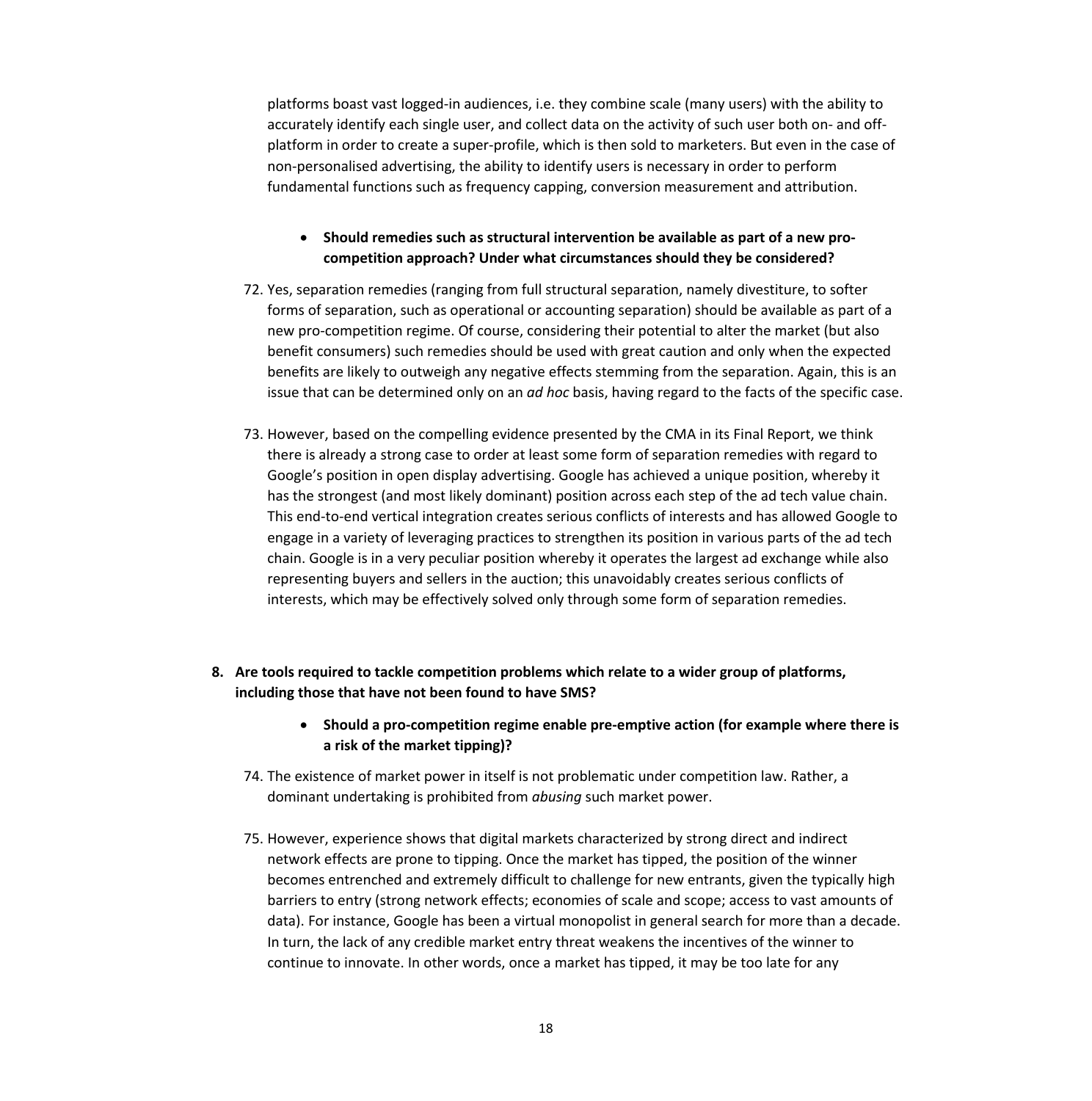intervention to take place. For this reason, it makes sense to provide for the ability to engage in pre-emptive action to prevent a market from (irreversibly) tipping to a digital platform.

- **What measures, if any, are needed to address information asymmetries and imbalances of power between businesses (such as third-party sellers on marketplaces and providers of apps) and platforms?**
- **Dominant digital platforms often benefit from superior information compared to their business users. This is because the ability of business users to reach users on the other side often hinges on their ranking in the platform's results, which in turn is determined according to opaque algorithms which the platform may suddenly update. What measures, if any, are needed to enable consumers to exert more control over use of their data?**
- 76. While legislation such as the General Data Protection Regulation and the Data Protection Act have improved substantially the level of data protection for data subjects, more could be done to increase consumers' control over use of their data, especially by large digital platforms. For instance, Facebook should not be allowed to condition the use of its services to the collection and processing of data which is not necessary to deliver its service, as only then is user consent to the collection and processing of personal data freely given. Google should 'unbundle' the numerous purposes for which it collects and processes data, allowing users to give specific and granular consent according to each purpose.
	- **What role (if any) is there for open or common standards or interoperability to promote competition and innovation across digital markets? In which markets or types of markets? What form should these take?**
- 77. Open standards and interoperability have the potential to greatly promote competition and innovation across digital markets, giving customers of a dominant digital platform the ability to choose rival complementary products. It is hard to provide a more detailed response in the abstract, considering that the benefits (and any potential drawbacks) of such interventions can only be appraised having regard to particular markets.
- 78. However, based on the evidence presented in the CMA Final Report, we are confident that interoperability measures can go a long way to promoting competition in digital advertising, and in particular open display advertising, where Google has currently the strongest (and probably dominant) position across the ad tech chain. We refrain from expressing views on other digital markets as we have little (if any) experience of them.
- 79. As far as open display advertising is concerned, Google has linked Google Ads demand with its ad exchange AdX, and in turn has linked AdX to its publisher ad server. As a result, competition in the market for publisher ad servers is reduced, as publishers are reluctant to switch to a rival ad server and lose access to Google demand. The natural remedy for this market distortion would be to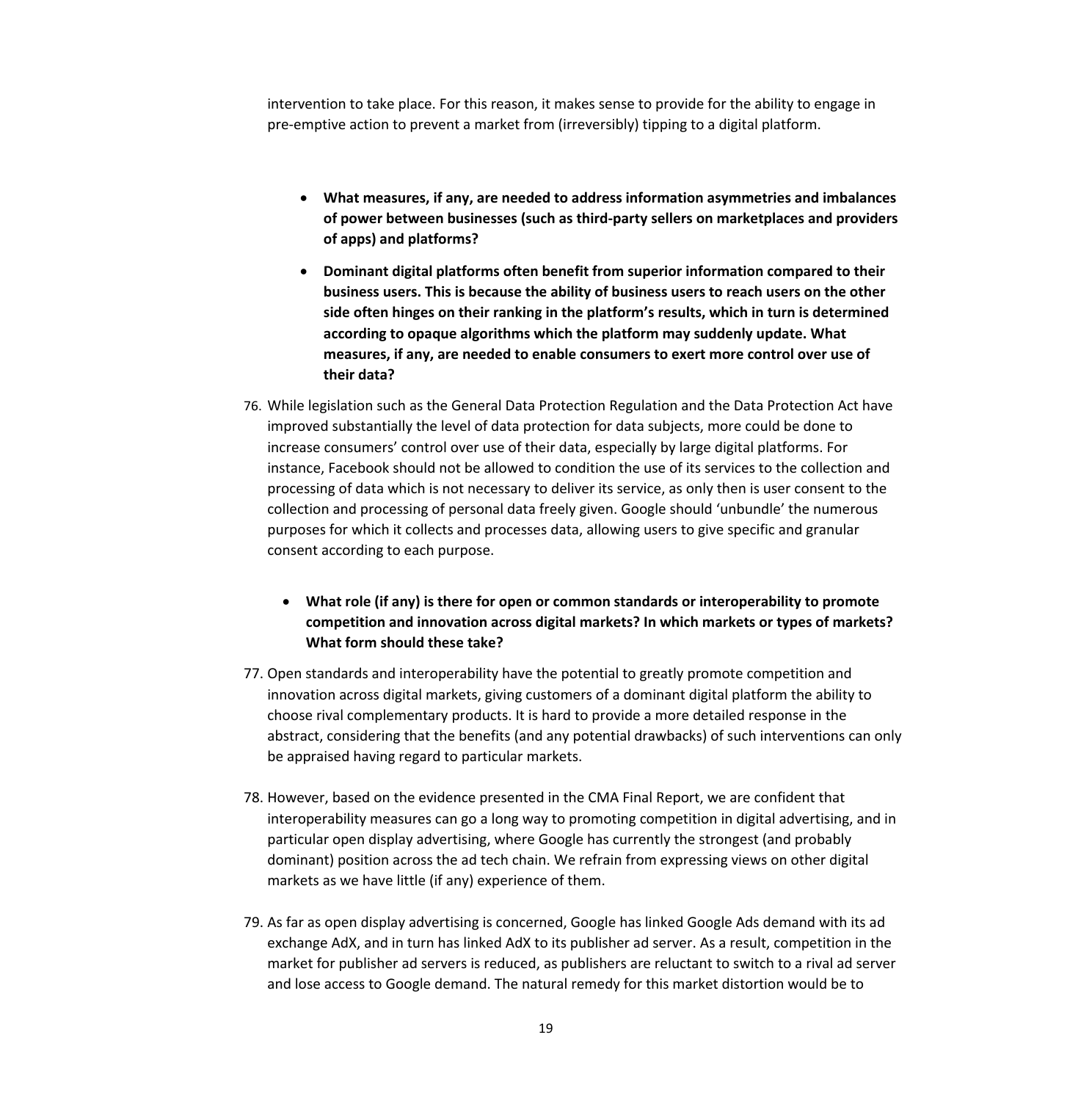mandate Google to make AdX demand available to rival ad servers on the same terms and functionality as it is made currently available to Google's own ad server. Technologically this could be done by mandating Google to have AdX participate in header bidding.

80. In addition, since 2016 Google has linked access to YouTube inventory (which is highly valued by advertisers) to the use of its own DSP services, a leveraging practice held by the CMA as increasing Google's market power in the market for DSPs.<sup>[29](#page-19-0)</sup> Again, this could be solved through a set of interoperability measures, whereby third-party DSPs would be allowed to purchase YouTube inventory, just like they could before 2016. It should be noted that the CMA dismissed the privacy arguments raised by Google to justify its policy change to cut third-party DSPs' access to YouTube inventory.[30](#page-19-1)

### **Procedure and structure of a new pro-competition approach**

- **9. Are the proposed key characteristics of speed, flexibility, clarity and legal certainty the right ones for a new approach to deliver effective outcomes?**
	- 81. Yes, we fully endorse the Taskforce's view that the key characteristics to be considered when designing the procedure of the new pro-competition approach should be that of speed, flexibility, clarity and legal certainty.
	- 82. In order to deliver effective and timely outcomes in fast-moving digital markets, the new regime must be designed in a manner that allows for swift action on behalf of the Digital Markets Unit (including ordering interim measures). This should of course be balanced against the reasonable rights of defence of the SMS firm.
	- 83. In addition, for any pro-competition approach to pass the test of time, the Digital Markets Unit should have the flexibility to respond to new technological developments and challenges. Again, care must be taken to ensure that such flexibility will not create unacceptable legal uncertainty, which could discourage innovation. In practice, guidance issued by the Digital Markets Unit accompanying the code(s) of conduct could go a long way to addressing any concerns over clarity and legal certainty.
- **10. What factors should the Taskforce consider when assessing the detailed design of the procedural framework – both for designating firms and for imposing a code of conduct and any other remedies – including timeframes and frequency of review, evidentiary thresholds, rights of appeal etc.?**
	- 84. In line with our response to Question 10, we think that when assessing the detailed design of the procedural framework for each proposed function under any new pro-competition approach, the

<sup>&</sup>lt;sup>29</sup> CMA Final Report, paragraph 5.264.

<span id="page-19-1"></span><span id="page-19-0"></span><sup>30</sup> CMA Final Report, paragraph 5.265.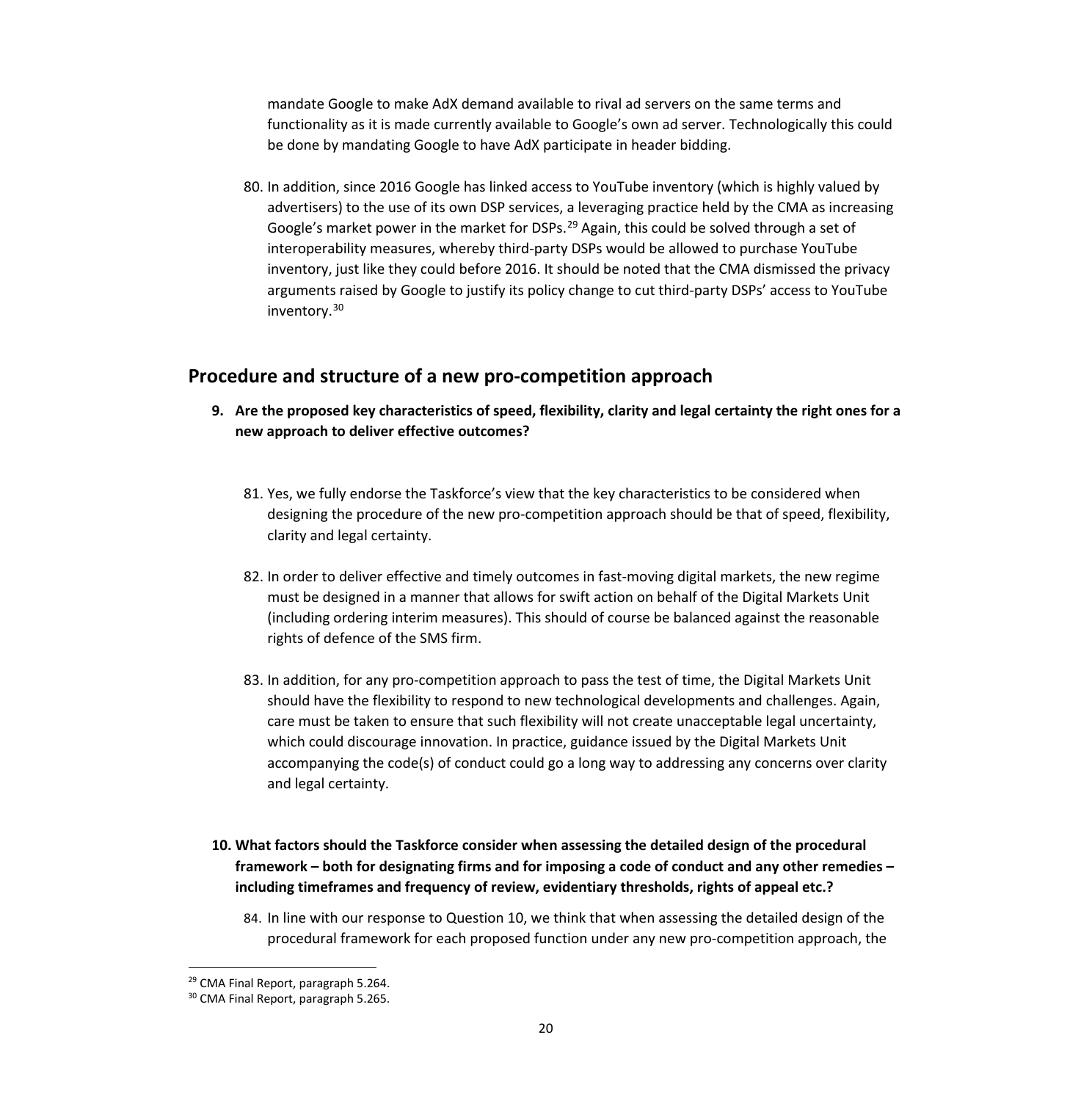Taskforce should have in mind the need to ensure swift and effective action (speed) that stands the test of time (flexibility) while at the same time observing reasonable rights of defence and providing appropriate guidance to ensure legal certainty.

- **11. What are the key areas of interaction between any new pro-competitive approach and existing and proposed regulatory regimes (such as online harms, data protection and privacy); and how can we best ensure complementarity (both at the initial design and implementation stage, and in the longer term)?**
	- 85. We very much welcome the fact that the ICO and Ofcom are working with the CMA within the context of the Digital Markets Taskforce. One of the reasons that some of the problems identified in the CMA Final Report have emerged is that the only internet regulator in the UK for the last 20 years has been the ICO, which is only concerned with data privacy. An over-focus on data privacy at the expense of competition issues has allowed Google and Facebook to establish near monopolies in search and social media and engage in a variety of anti-competitive practices.
	- 86. As detailed in the Introduction, a similar single-minded focus on privacy led to an ICO Age Appropriate Design Code which, in its original draft form not only threatened to put news websites out of business, but would have prevented anyone under the age of 18 from accessing news websites, in clear breach of Article 10 of the European Convention on Human Rights. Eventually, after several protests, the ICO agreed to add a set of FAQs which address our concerns as news publishers. We agree with the CMA that future privacy regulation should be competition neutral, and it should take into account freedom of expression.
	- 87. The only part of the British economy which functioned without any interruption during the Covid-19 crisis was the digital economy. Yet services in the digital economy, from online shopping to the dissemination of news online costs time and effort and will not happen unless that time and effort is rewarded. Therefore there have to be value exchanges.
	- 88. This may involve money, as when we buy goods online, or consumers may prefer to exchange data, as when they read news without any monetary consideration. What will not work is a regulatory regime where businesses are expected to invest time and effort in producing an expensive product, such as news, only to provide it to users without receiving any value in exchange. Yet this appears to us to be the fundamental implication of the Fairness by Design duty, if applied to news publishers.
	- 89. Our final concern relates to online harms legislation. Again we welcome the fact that the Taskforce is taking account of pending legislation on this issue. As we set out in the Introduction, defining content promoting child sexual abuse and terrorism may be relatively straightforward, but defining misinformation will be extraordinarily difficult, and should not be entrusted to commercial organisations which have neither the means nor the locus to decide what the public should be allowed to say and read.